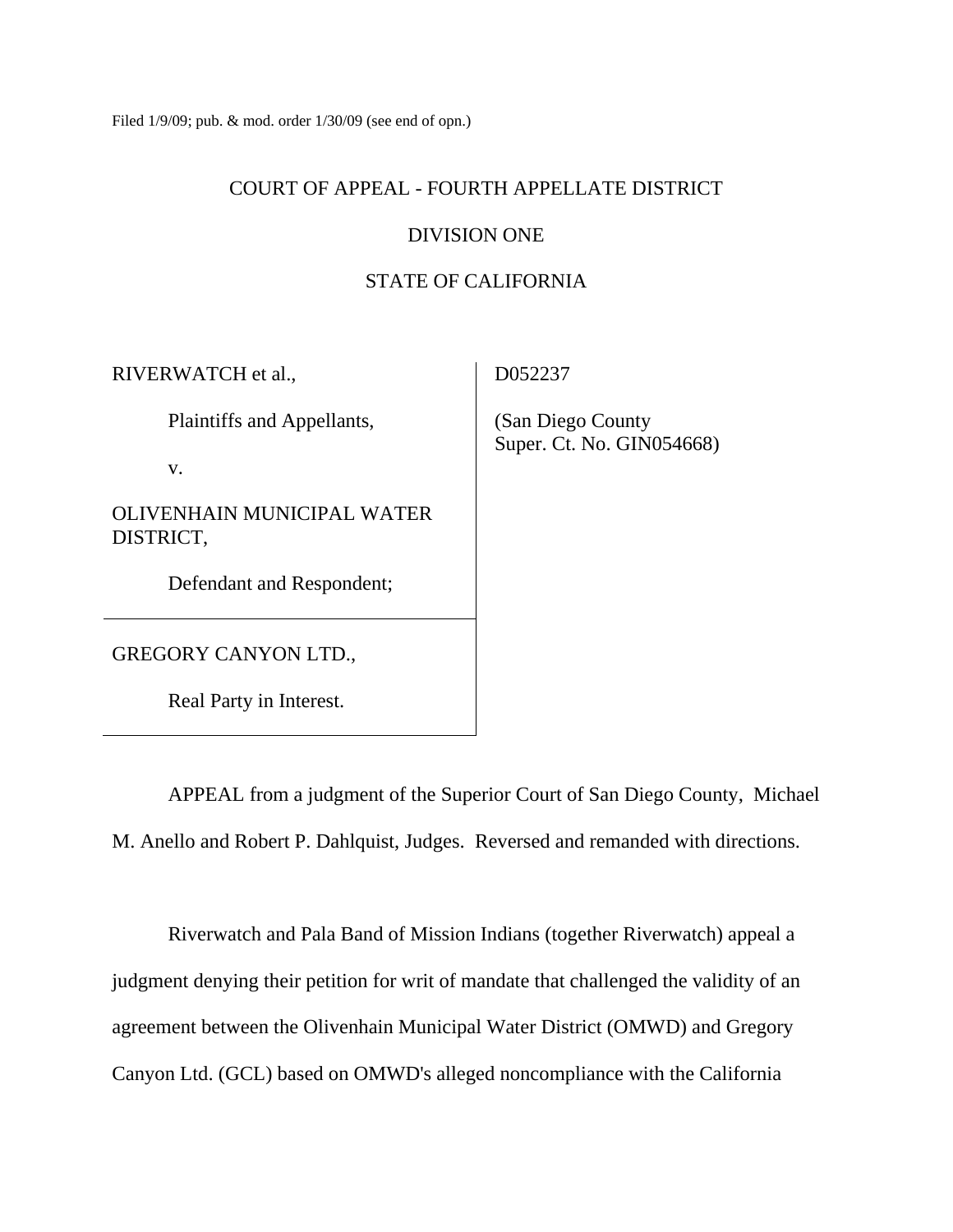Environmental Quality Act (Public Resources Code,  $\S$  21000 et seq.)<sup>1</sup> (CEQA). On appeal, Riverwatch contends: (1) the trial court erred by concluding OMWD's approval of the agreement did not require its prior CEQA review of the environmental impacts of the agreement; (2) OMWD was a responsible agency under CEQA; and (3) the County of San Diego Department of Environmental Health (DEH) was not an indispensable party to this action.

### FACTUAL AND PROCEDURAL BACKGROUND

 In November 1994 the voters of San Diego County approved Proposition C, providing for the construction and operation of a landfill and recycling collection center at the Gregory Canyon site in northern San Diego County (Landfill). In February 2003 DEH, as the lead public agency, certified a final environmental impact report (2003 EIR) for the Landfill project and, in October 2004 approved the Landfill project. In July 2004 Riverwatch (joined by the City of Oceanside) filed a petition for writ of mandate challenging the adequacy of the 2003 EIR. On October 3, 2005, the trial court issued a minute order granting in part and denying in part that petition. The court stated: "[W]hile the EIR heavily relies on the pumping of groundwater [citations] for which admittedly there is yet no permit [citation], there is no meaningful discussion concerning alternative sources of water or back-up plans to obtain necessary water for the project should the

<sup>1</sup> All statutory references are to the Public Resources Code unless otherwise specified.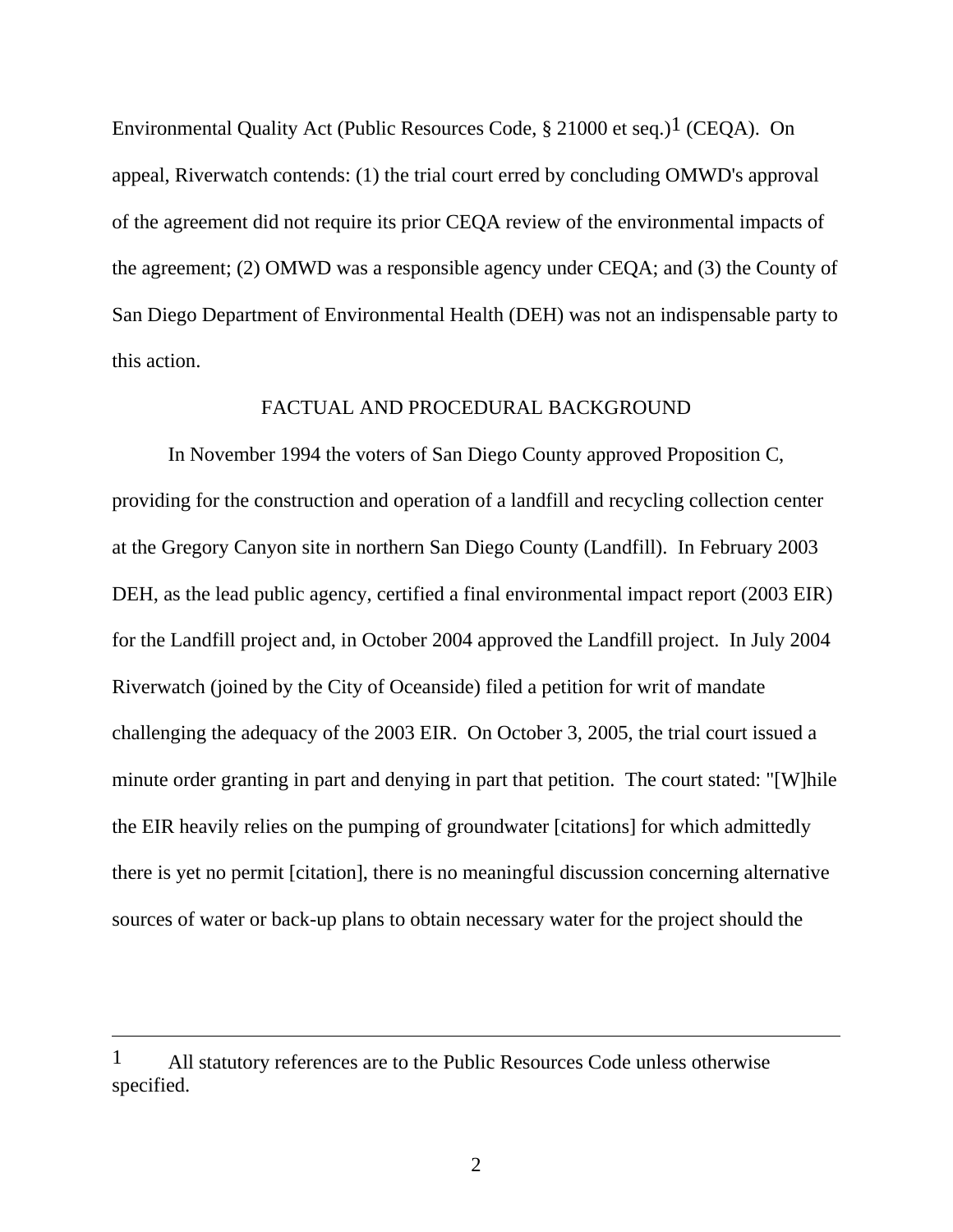permit not be issued or should water become unavailable  $\dots$ ."<sup>2</sup> The court noted that a 2004 update to the 2003 EIR discussed the trucking of water to the Landfill site in the event sufficient groundwater was unavailable.<sup>3</sup> The court concluded: "Since trucking water to the site would potentially cause adverse environmental impacts, this alternative should have been studied and included in a supplemental environmental document. [¶] Thus, [Riverwatch is] correct that the Final EIR was required to identify the source of water necessary to construct and operate the Landfill and to analyze the impacts of obtaining water. [Citation.]" The court stated:

> "[Riverwatch] correctly conclude[s] the Final EIR relies on a nonexistent appropriative right and undocumented riparian rights to conclude that there is sufficient water for the Landfill. Since the EIR is defective as to water supply, it is necessarily defective as to baseline impacts. The Final EIR is consequently defective in these respects and the Court grants [Riverwatch's] writ [petition] as to water supply impacts.

3 The court stated: "[O]n June 2, 2004, the County issued an 'Environmental Review Update Checklist' which for the first time indicated that '[i]n the unlikely event that none of these sources of water are available to serve the project, water will be trucked to the site' [citation] and 'water trucking companies have verified their ability to serve the project if necessary. Other sources of water are available, as discussed in detail later.' [Citation.] The 2004 Update goes to great lengths to discuss sources of water and alternatives. [Citations.] Apparently in response to comments made after the close of public comment, Respondents deemed additional explanation was required. However, this information was never circulated to the public or agencies for comment and was never actually included in a supplemental or subsequent EIR. This document was never before the public or administrative agency for review. More importantly, the casual mention of trucking water to the site was never studied or previously proposed."

<sup>2</sup> Water is needed for the construction and operation of the Landfill for dust control, compaction, and other purposes.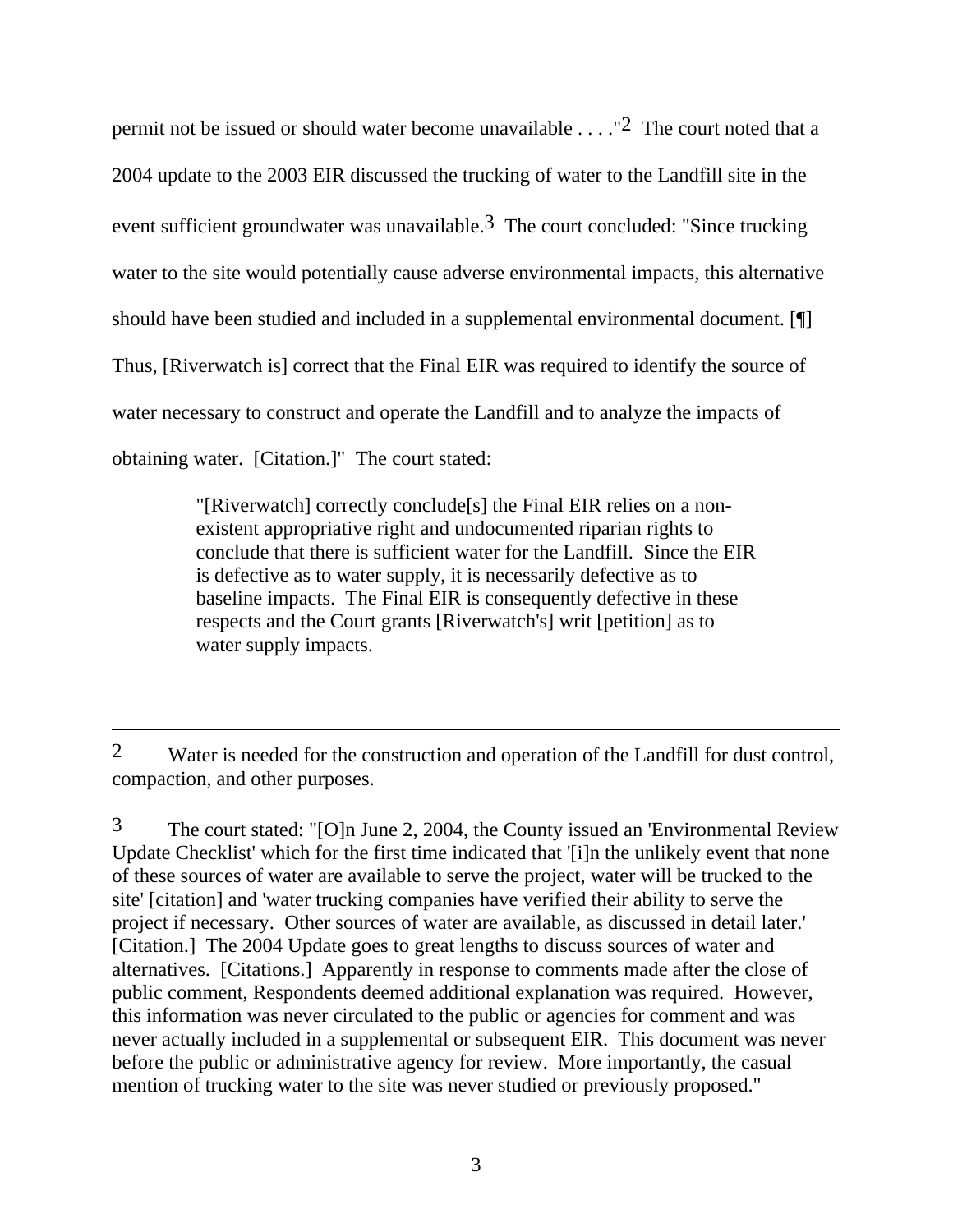"Insofar as [Riverwatch] argued Respondents should have recirculated the Final EIR and/or issued a supplemental or subsequent EIR based on the new information concerning water supply and specifically information concerning trucking water onto the site, the Court grants [Riverwatch's] writ [petition] in that regard as well. [Citation.]"

 On January 20, 2006, the trial court entered its judgment granting Riverwatch's petition in part and issued a peremptory writ of mandate ordering DEH (and the director of the County of San Diego Solid Waste Local Enforcement Agency) to set aside: (1) the February 6, 2003, decision certifying the 2003 EIR for the Landfill project; (2) the June 2, 2004, decision making findings in connection with its approval of the Landfill project under CEQA; and (3) the June 2, 2004, decisions approving the solid waste facility permit, statement of overriding considerations, and mitigation monitoring and reporting program for the Landfill project. The writ remanded those decisions to DEH for reconsideration.

 On February 17, 2006, OMWD's board of directors approved an agreement for OMWD to provide GCL with up to 244,000 gallons of recycled water per day for use at the Landfill for a term of up to 60 years. At the meeting, GCL's counsel informed the board that about 89 truck trips per day would be required to pick up the recycled water at OMWD's reservoir and pump station near the 4S Ranch neighborhood and deliver it to the Landfill. The minutes of the board meeting show the directors did not address the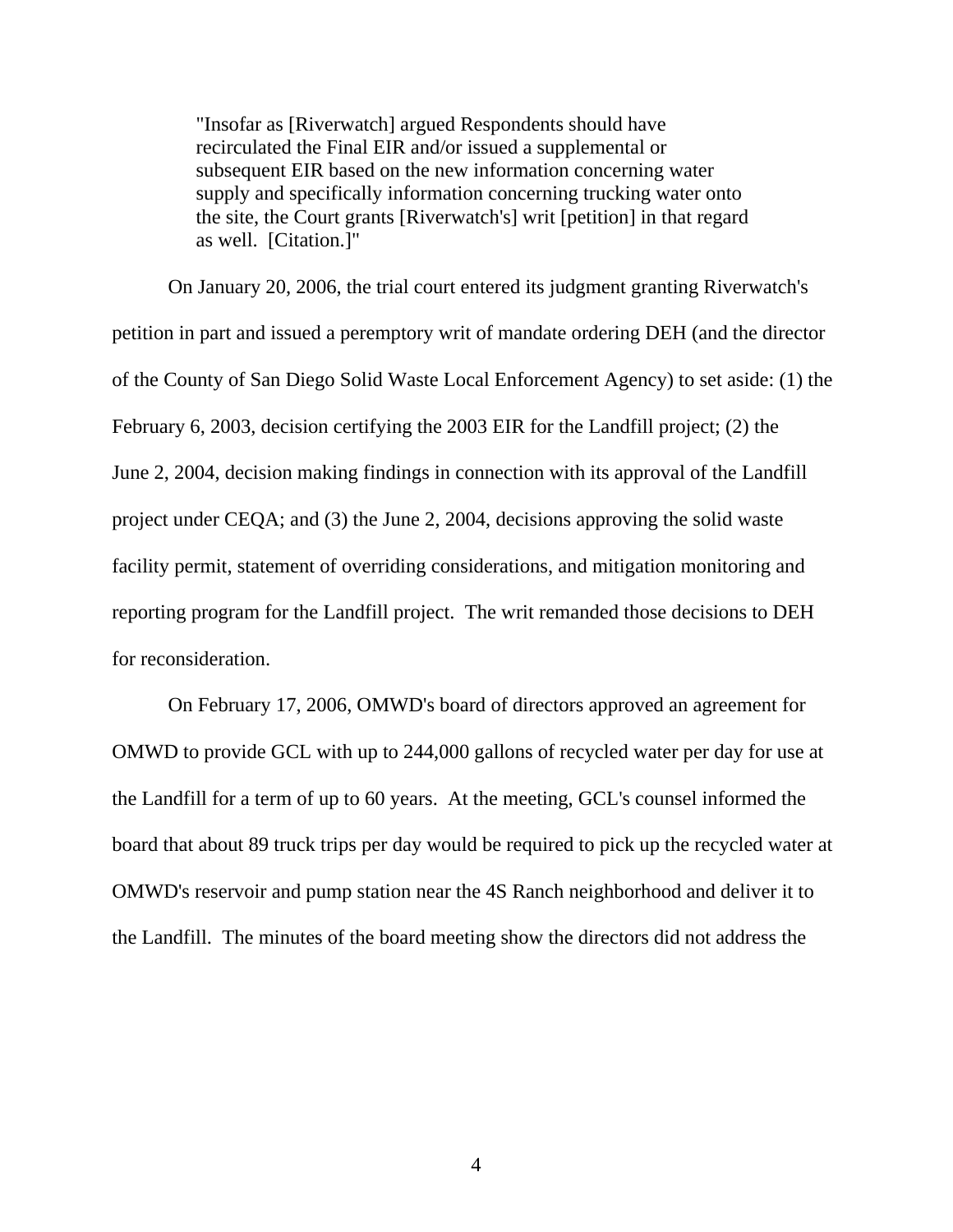2003 EIR or any other environmental impacts of the agreement.<sup>4</sup> Effective as of March 15, OMWD and GCL, as owner of the Landfill, entered into the agreement (Agreement) pursuant to which OMWD agreed to sell to GCL up to 244,000 gallons of recycled water per day for a term of up to 60 years. The Agreement provided GCL was solely responsible for the use and transportation of the recycled water, which was to be supplied by OMWD to GCL at the point of delivery (i.e., OMWD's pump station).

Section 7 of the Agreement provided:

"7. Installation of Improvements[.] As a material term of this Agreement, [GCL] shall pay for all new capital facilities that will be necessary to fill [GCL's] trucks at the Delivery Site. These improvements include at a minimum, but are not limited to, approximately 1,000 feet of 24' wide asphalt road way, water handling facilities including 6-inch meter necessary to fill the trucks, concrete loading pad, and other ancillary appurtenances as may be required by [OMWD] in its sole discretion. . . . These improvements are currently estimated to cost fifty thousand dollars (\$50,000.00); however, in no case are the costs for the improvements limited to this amount. All improvements determined necessary by [OMWD] must be completed prior to commencing deliveries, and no hauling will be allowed until all necessary regulatory permits (if any) are acquired by [GCL]. . . ."

Section 8 of the Agreement provided:

 $\overline{a}$ 

"8. Completion of CEQA Review and Other Permits[.] [GCL] shall be solely responsible for complying with all [CEQA] and National Environmental Protection Act requirements necessary for [GCL]'s receipt, use and transportation of the recycled water under this Agreement. [GCL] shall also be solely responsible for any and all

<sup>4</sup> The minutes show GCL's counsel informed OMWD's board that *GCL* had "looked at the traffic impact through the 4S Ranch community and found that there are no significant environmental impacts."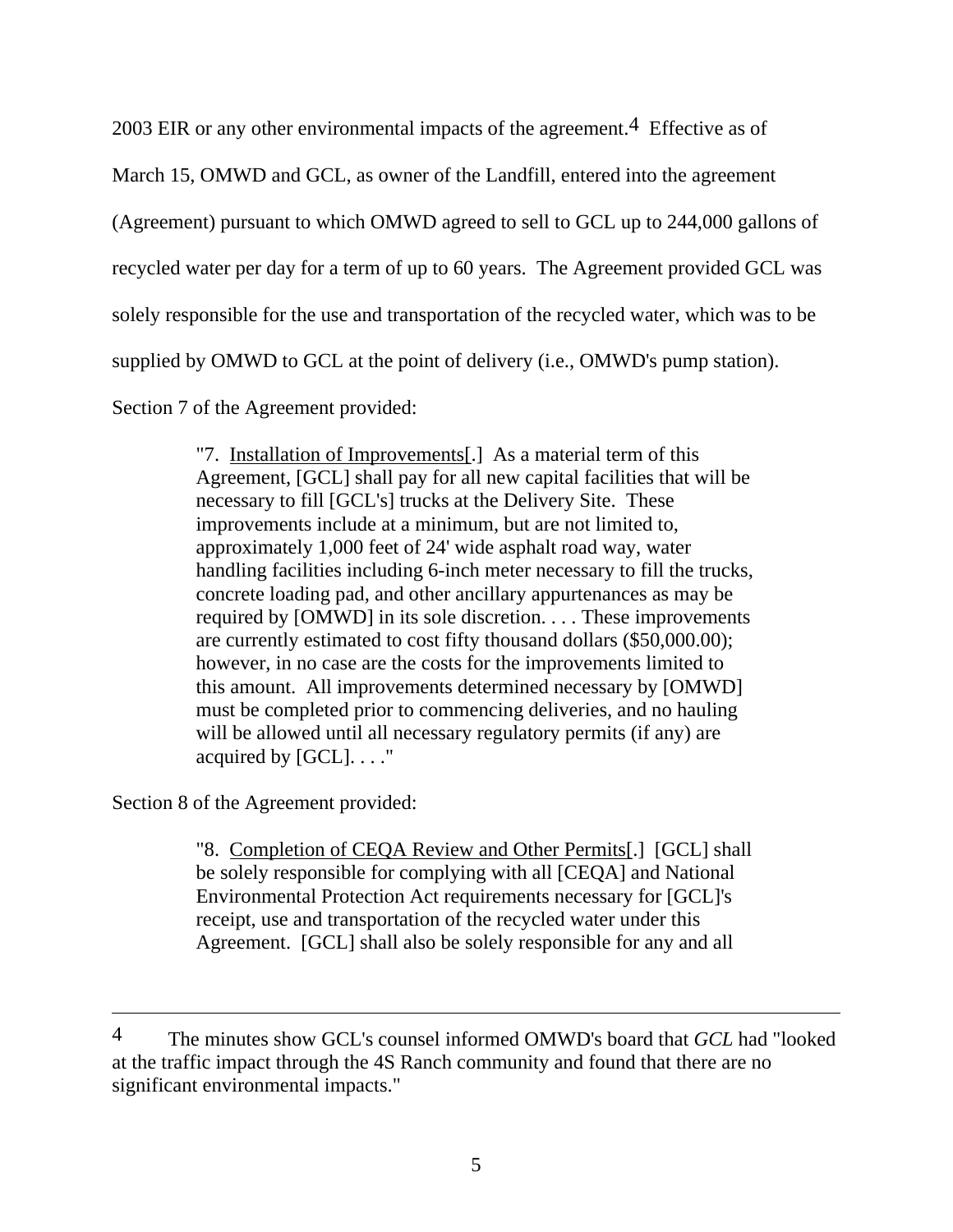permits required under any state, federal or local law for its receipt, use and transportation of recycled water under this Agreement."

 On July 10, 2006, DEH, as lead agency for the Landfill project, issued a notice of availability of its revised partial draft EIR (Revised Draft EIR) for the GCL Landfill project and a related public meeting. The notice stated the Revised Draft EIR was prepared to comply with the trial court's January 20, 2006, order and revised limited portions of the 2003 EIR, noting: "The Public Services and Facilities section has been revised to analyze impacts of the proposed use of off-site recycled water from [OMWD], including impacts from improvements at the OMWD Santa Fe Valley Reservoir and Pump Station. This water would be trucked from the OMWD Santa Fe Valley Reservoir and Pump Station located near the intersection of Artesian Road and Maranatha Way in Rancho Bernardo." The Revised Draft EIR consisted of almost 200 pages.

 On August 9, 2006, Riverwatch filed the instant petition for writ of mandate challenging OMWD's approval of the Agreement. On March 6, 2007, Riverwatch filed the operative first amended petition for writ of mandate. The petition alleged in part:

> "13. OMWD had discretionary decision-making authority with regard to the provision of treated wastewater to GCL, yet OMWD did not consider the environmental effects of the Agreement as shown in a validly adopted environmental impact report or negative declaration by another agency. OMWD also failed to consider feasible mitigation measures and alternatives within its power. . . . At the time the Agreement was being considered by OMWD, the County of San Diego was considering revisions to an environmental impact report concerning the proposed [Landfill] project, yet OMWD did not wait until the completion and certification of this report before considering the Agreement.

> "14. OMWD did not conduct any environmental review prior to the [OMWD] Board's action approving the Agreement on February 17,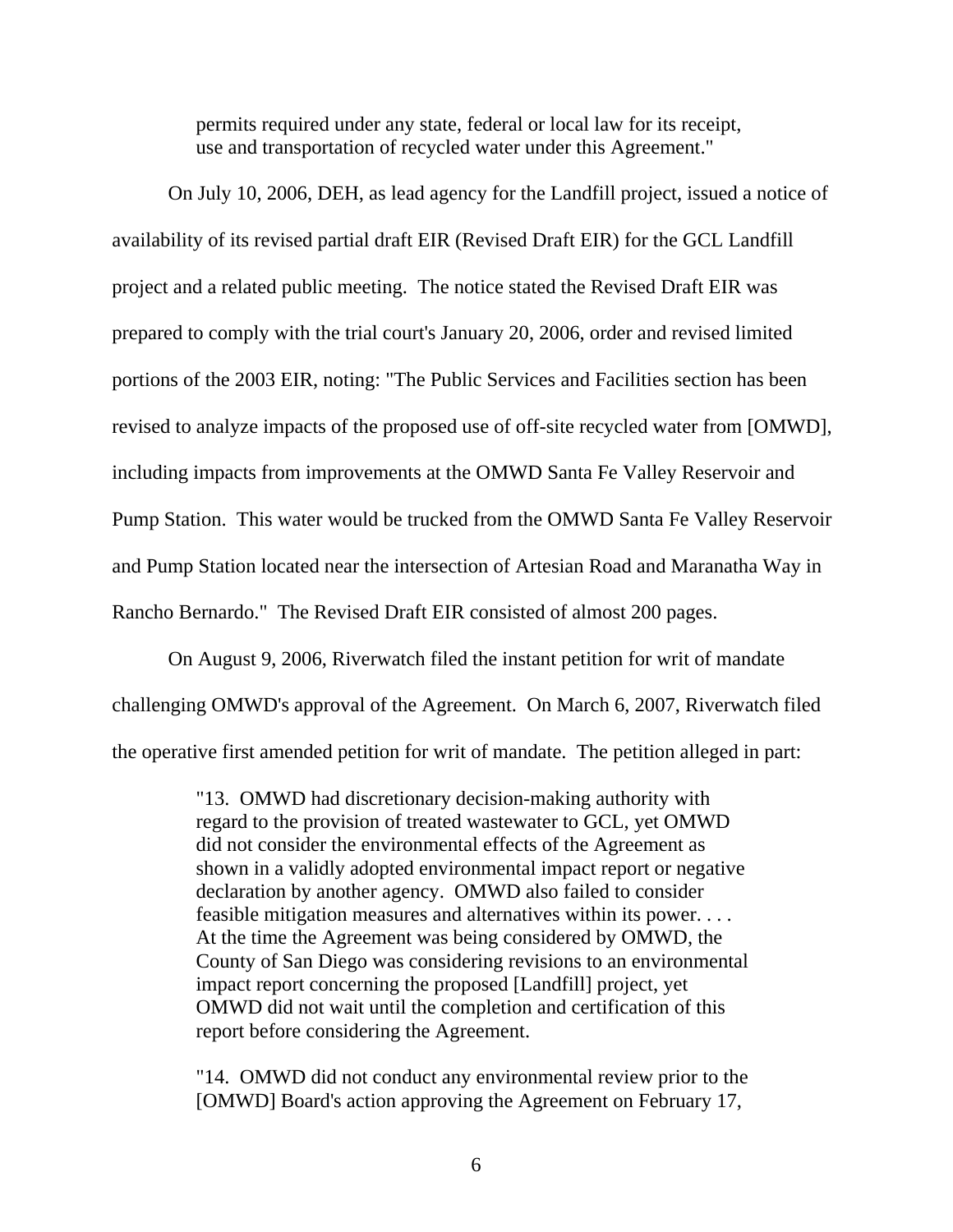2006, or prior to executing the Agreement on March 15, 2006. OMWD has not stated that its actions in approving and executing the Agreement were exempt from CEQA, and it has not filed a notice of exemption under Public Resources Code section 21152. OMWD has not issued a notice of determination under Public Resources Code section 21152.

"15. By failing to provide notice under CEQA or to conduct any environmental review as required by CEQA, [OMWD] made it impossible for persons to comment on the Agreement and the potential environmental impacts of entering [into] the Agreement. . . .

"16. [Riverwatch] hereby seek[s] the issuance of a writ of mandate and/or injunctive or declaratory relief to require [OMWD] to terminate the Agreement and to not approve or execute any agreement for a similar purpose unless and until it completes a legally adequate review under CEQA, with notice of the proposed actions provided to residents in the area who will be directly impacted by the activities."

The relief sought by Riverwatch included: (1) a writ of mandate "directing [OMWD] to withdraw its approval of and to terminate the Agreement with GCL and to not approve any such agreement to provide treated wastewater to GCL unless and until such time as [OMWD] complies with the requirements of CEQA;" (2) "a temporary restraining order, preliminary injunction, and/or permanent injunction prohibiting [OMWD] and/or GCL from taking any further action to perform under the Agreement, including any action that would facilitate, approve, or allow development of the Delivery Point, until such time as [OMWD] complies with CEQA, and receives all necessary approvals;" and (3) "a declaration that [OMWD's] action in approving the Agreement violated CEQA."

 On June 12, 2007, the trial court overruled OMWD's and GCL's demurrers to the first amended petition. After considering the parties' briefs and other papers and hearing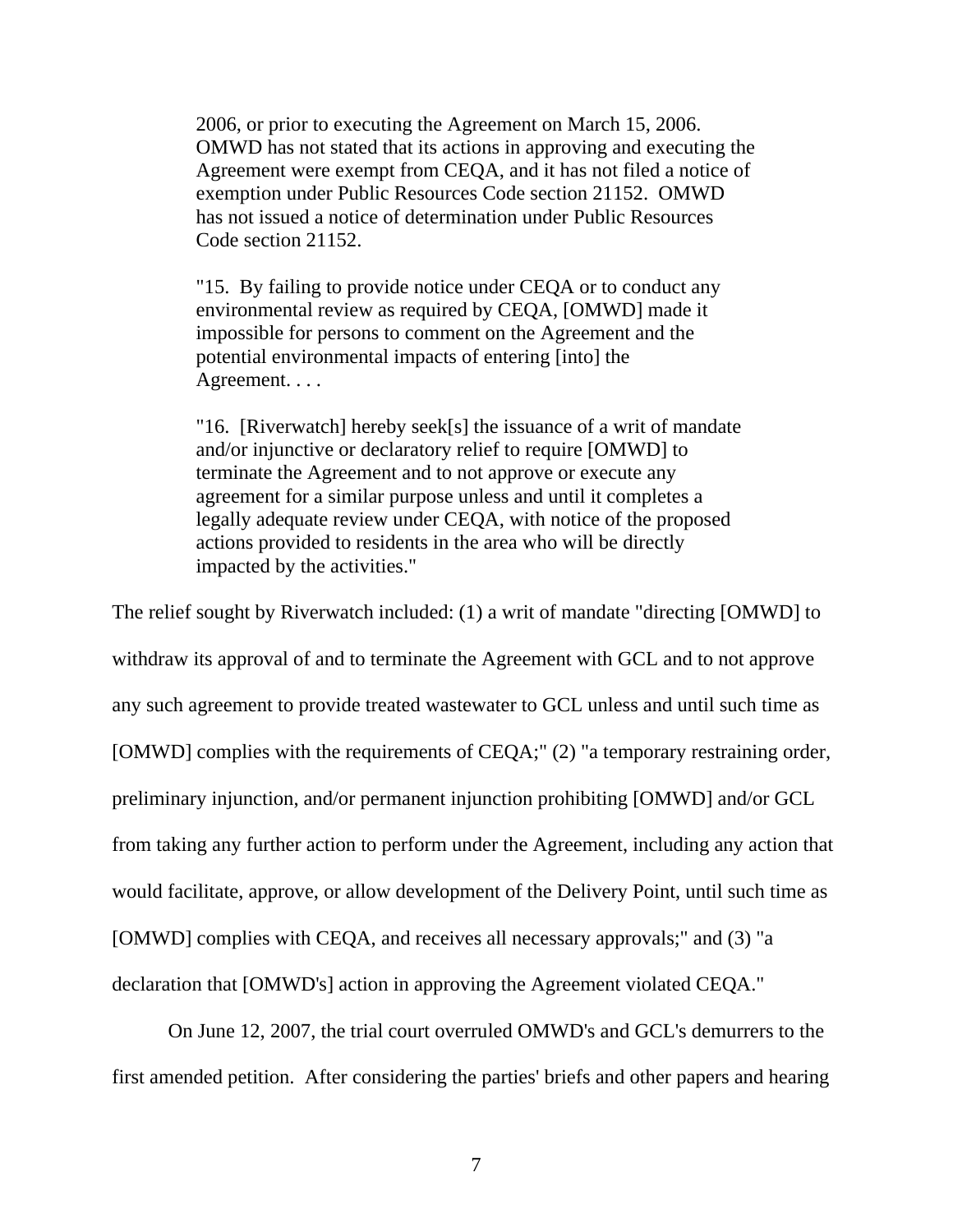counsel's arguments on the merits of the petition, the trial court issued its statement of decision denying the petition. The court concluded: "In the Court's view, [OMWD's] execution of the [Agreement] did not constitute the 'approval' of a project for CEQA purposes, such that prior environmental review was required." Citing Section 8 of the Agreement and the parties' two subsequent letters clarifying that provision, the trial court concluded: "[P]erformance under the Agreement is conditioned upon the completion of adequate environmental/CEQA review. . . . Because performance under the Agreement here is conditioned on CEQA compliance, the Agreement does not constitute an 'approval' subject to CEQA review." Because the trial court denied the petition on the ground that OMWD's approval and execution of the Agreement did not constitute "approval" of a project under CEQA, it did not consider the parties' other arguments regarding whether OMWD was a lead or responsible agency, whether the Agreement constitutes a "project" under CEQA, and whether Riverwatch was required to name DEH as party to the action.

 On November 28, 2007, the trial court entered judgment for OMWD and GCL, denying the petition. Riverwatch timely filed a notice of appeal.

#### DISCUSSION

#### I

### *Standard of Review*

 The abuse of discretion standard of review applies to our review of OMWD's compliance with CEQA in the circumstances of this case. Section 21168.5 provides: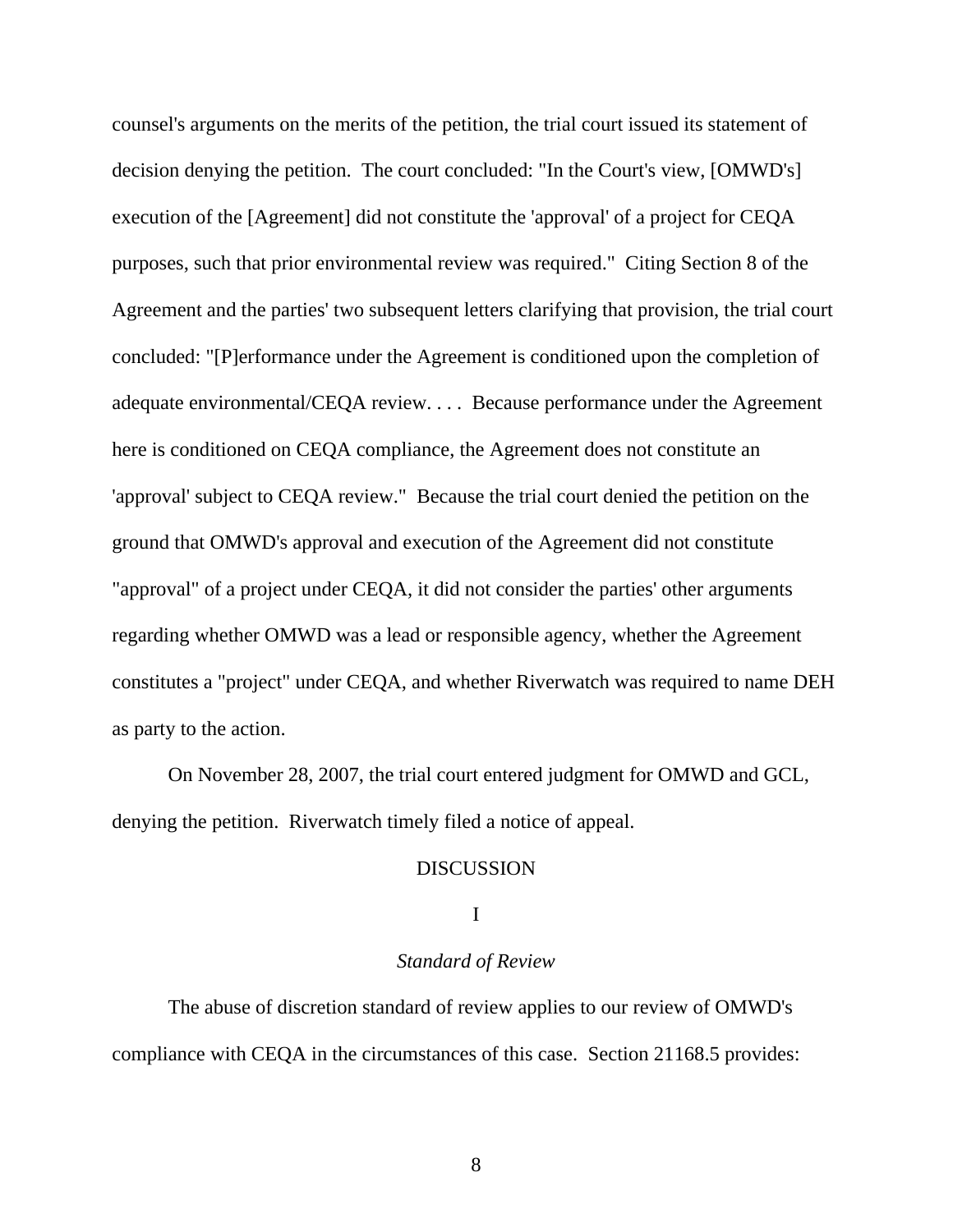"In any action or proceeding, other than an action or proceeding under Section 21168, to attack, review, set aside, void or annul a determination, finding, or decision of a public agency on the grounds of noncompliance with this division, the inquiry shall extend only to whether there was a prejudicial abuse of discretion. Abuse of discretion is established if the agency has not proceeded in a manner required by law or if the determination or decision is not supported by substantial evidence."

"An appellate court's review of the administrative record for legal error and substantial evidence in a CEQA case, as in other mandamus cases, is the same as the trial court's: The appellate court reviews the agency's action, not the trial court's decision; in that sense appellate judicial review under CEQA is de novo. [Citations.] We therefore resolve the substantive CEQA issues on which we granted review by independently determining whether the administrative record demonstrates any legal error by the [public agency] and whether it contains substantial evidence to support the [public agency's] factual determinations." (*Vineyard Area Citizens for Responsible Growth, Inc. v. City of Rancho Cordova* (2007) 40 Cal.4th 412, 427.) Because OMWD did not make any determinations of disputed facts in this case, we review de novo, or independently, the question whether it complied with CEQA (i.e., "proceeded in a manner required by law") in approving and executing the Agreement. (§ 21168.5.) When a public agency fails to comply with procedures required by law, its decision must be set aside as presumptively prejudicial. (*Sierra Club v. State Bd. of Forestry* (1994) 7 Cal.4th 1215, 1236.) Noncompliance by a public agency with CEQA's substantive requirements "constitute[s] a prejudicial abuse of discretion within the meaning of Sections 21168 and 21168.5, regardless of whether a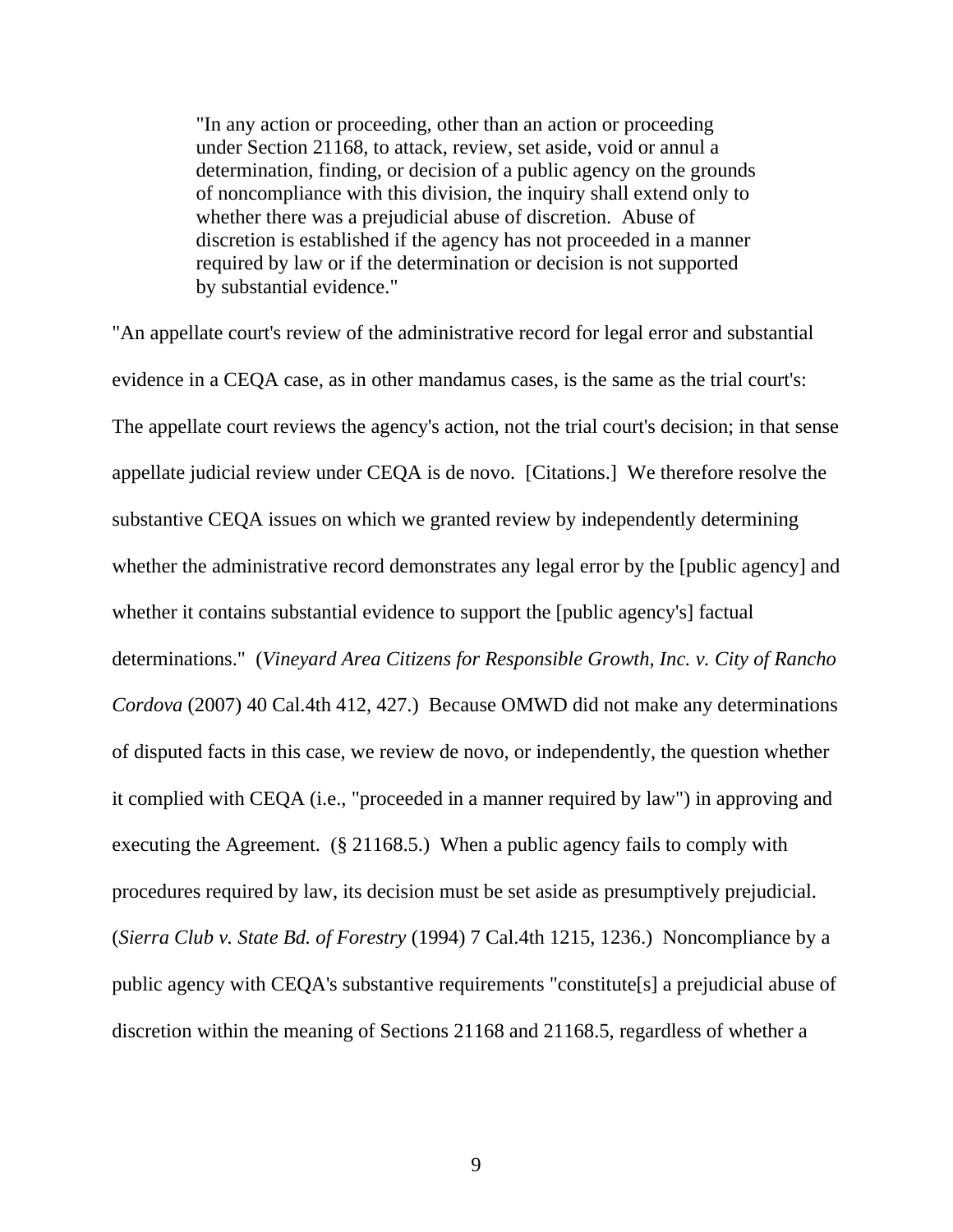different outcome would have resulted if the public agency had complied with those provisions." (§ 21005, subd. (a).)

# II

### *CEQA Generally*

 In general, "CEQA compels government first to identify the environmental effects of projects, and then to mitigate those adverse effects through the imposition of feasible mitigation measures or through the selection of feasible alternatives. It permits government agencies to approve projects that have an environmentally deleterious effect, but also requires them to justify those choices in light of specific social or economic conditions. (§ 21002.)" (*Sierra Club v. State Bd. of Forestry, supra,* 7 Cal.4th at p. 1233.)

 "With narrow exceptions, CEQA requires an EIR whenever a public agency proposes to approve or to carry out a project that may have a significant effect on the environment. [Citations.] 'Project' means, among other things, '[a]ctivities directly undertaken by any public [agency]' [or an activity undertaken by a person which is supported, in whole or in part, through contracts or other forms of assistance from one or more public agencies]. [Citation.] . . . The Legislature has made clear that an EIR is 'an informational document' and that '[t]he purpose of an environmental impact report is to provide public agencies and the public in general with detailed information about the effect which a proposed project is likely to have on the environment; to list ways in which the significant effects of such a project might be minimized; and to indicate alternatives to such a project. [Citation.]" (*Laurel Heights Improvement Assn. v. Regents*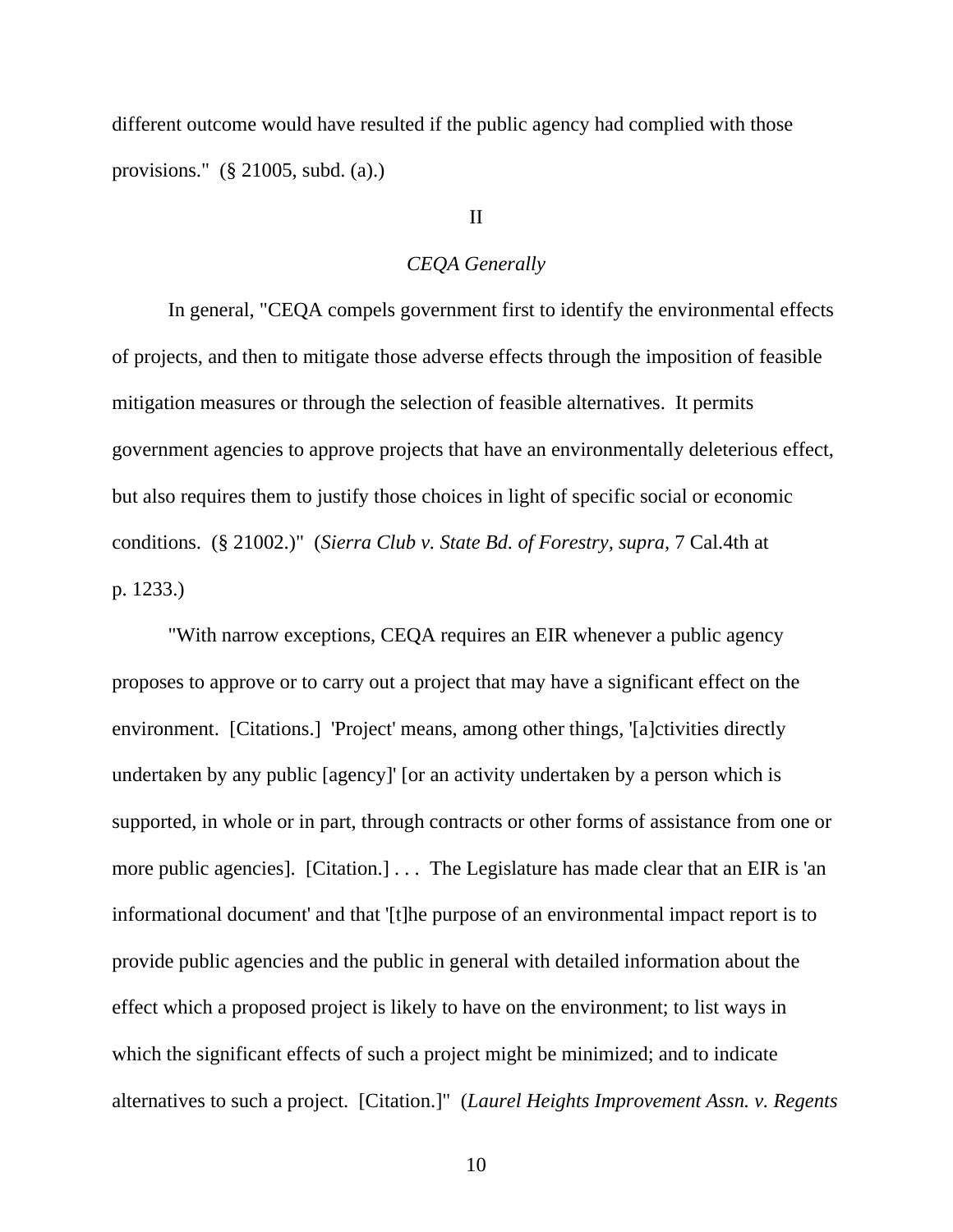*of University of California* (1988) 47 Cal.3d 376, 390-391, fns. omitted (*Laurel Heights*).)

 "Under CEQA, the public is notified that a draft EIR is being prepared [citations], and the draft EIR is evaluated in light of comments received. [Citations.] The lead agency then prepares a final EIR incorporating comments on the draft EIR and the agency's responses to significant environmental points raised in the review process. [Citations.] The lead agency must certify that the final EIR has been completed in compliance with CEQA and that the information in the final EIR was considered by the agency before approving the project. [Citation.] Before approving the project, the agency must also find either that the project's significant environmental effects identified in the EIR have been avoided or mitigated, or that unmitigated effects are outweighed by the project's benefits." (*Laurel Heights*, *supra*, 47 Cal.3d at p. 391, fn. omitted.) "If CEQA is scrupulously followed, the public will know the basis on which its responsible officials either approve or reject environmentally significant action, and the public, being duly informed, can respond accordingly to action with which it disagrees. [Citations.] The EIR process protects not only the environment but also informed self-government." (*Id*. at p. 392.)

 "[T]he ultimate decision of whether to approve a project, be that decision right or wrong, is a nullity if based upon an EIR that does not provide the decision-makers, and the public, with the information about the project that is required by CEQA." (*Santiago County Water Dist. v. County of Orange* (1981) 118 Cal.App.3d 818, 829.) In *City of Santee v. County of San Diego* (1989) 214 Cal.App.3d 1438, we stated that "only through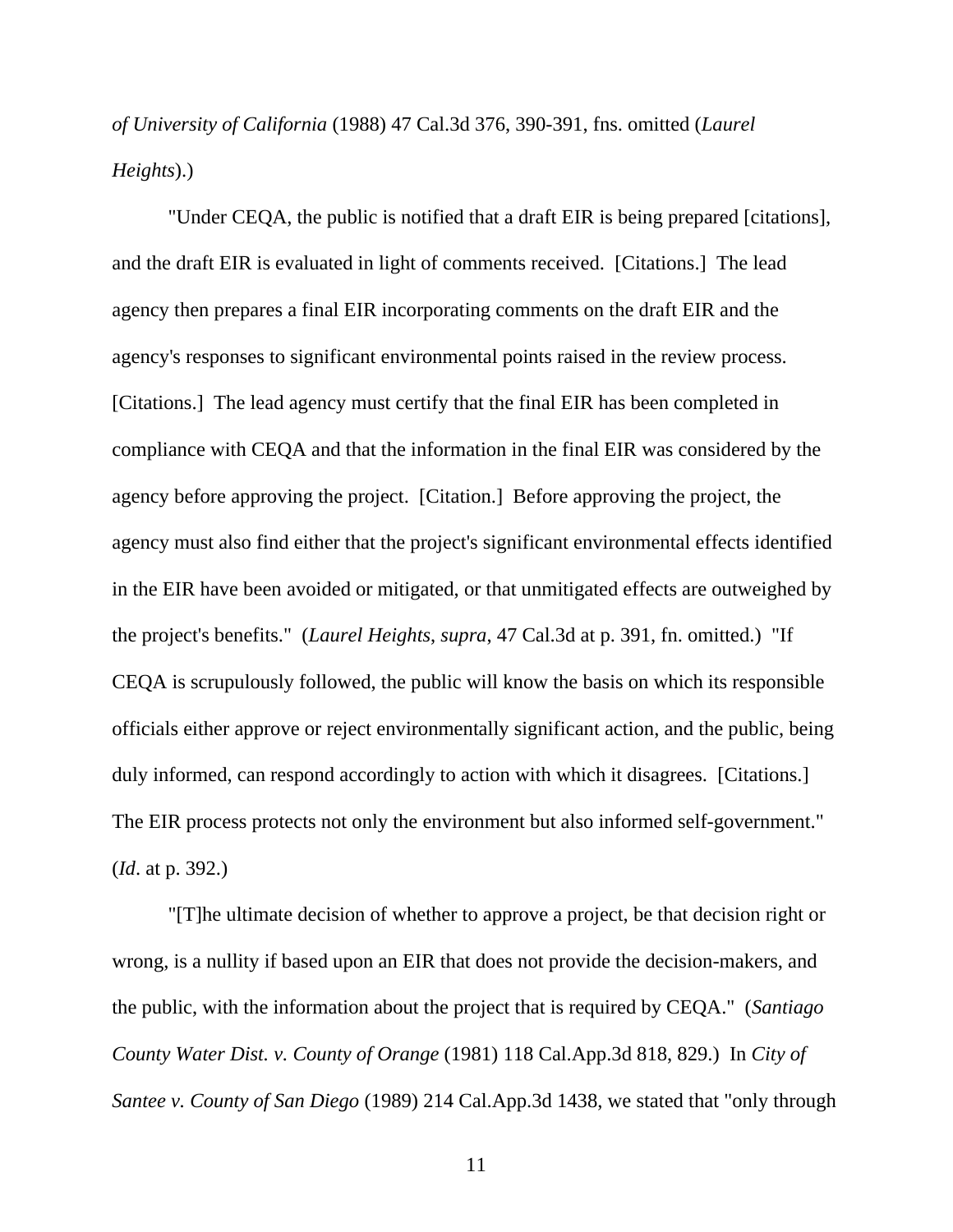an accurate view of the project may the public and interested parties and public agencies balance the proposed project's benefits against its environmental cost, consider appropriate mitigation measures, assess the advantages of terminating the proposal and properly weigh other alternatives . . . ." (*Id*. at p. 1454.) If a final EIR does not "adequately apprise all interested parties of the true scope of the project for intelligent weighing of the environmental consequences of the project," informed decisionmaking cannot occur under CEQA and the final EIR is inadequate as a matter of law. (*Id*. at pp. 1454-1455.)

 Although a lead agency is responsible for considering the effects of all activities involved in a project and, if required by CEQA, preparing the draft and final EIR's and certifying the final EIR for a project, a "responsible agency typically has permitting authority or approval power over some aspect of the overall project for which a lead agency is conducting CEQA review. [Citations.] . . . [¶] Responsible agencies have limited ability to conduct their own environmental review outside the processes initiated and managed by the lead agency. [Citations.] The responsible agency relies on the lead agency's environmental document in acting on whatever aspect of the project requires its approval. The responsible agency must, however, issue its own findings regarding the feasibility of relevant mitigation measures or project alternatives that can substantially lessen or avoid significant environmental effects. Furthermore, where necessary, a responsible agency must issue its own statement of overriding considerations. [Citations.]" (Remy et al., Guide to the Cal. Environmental Quality Act (CEQA) (11th ed. 2007) ch. III, subd. (B)(2), p. 53.)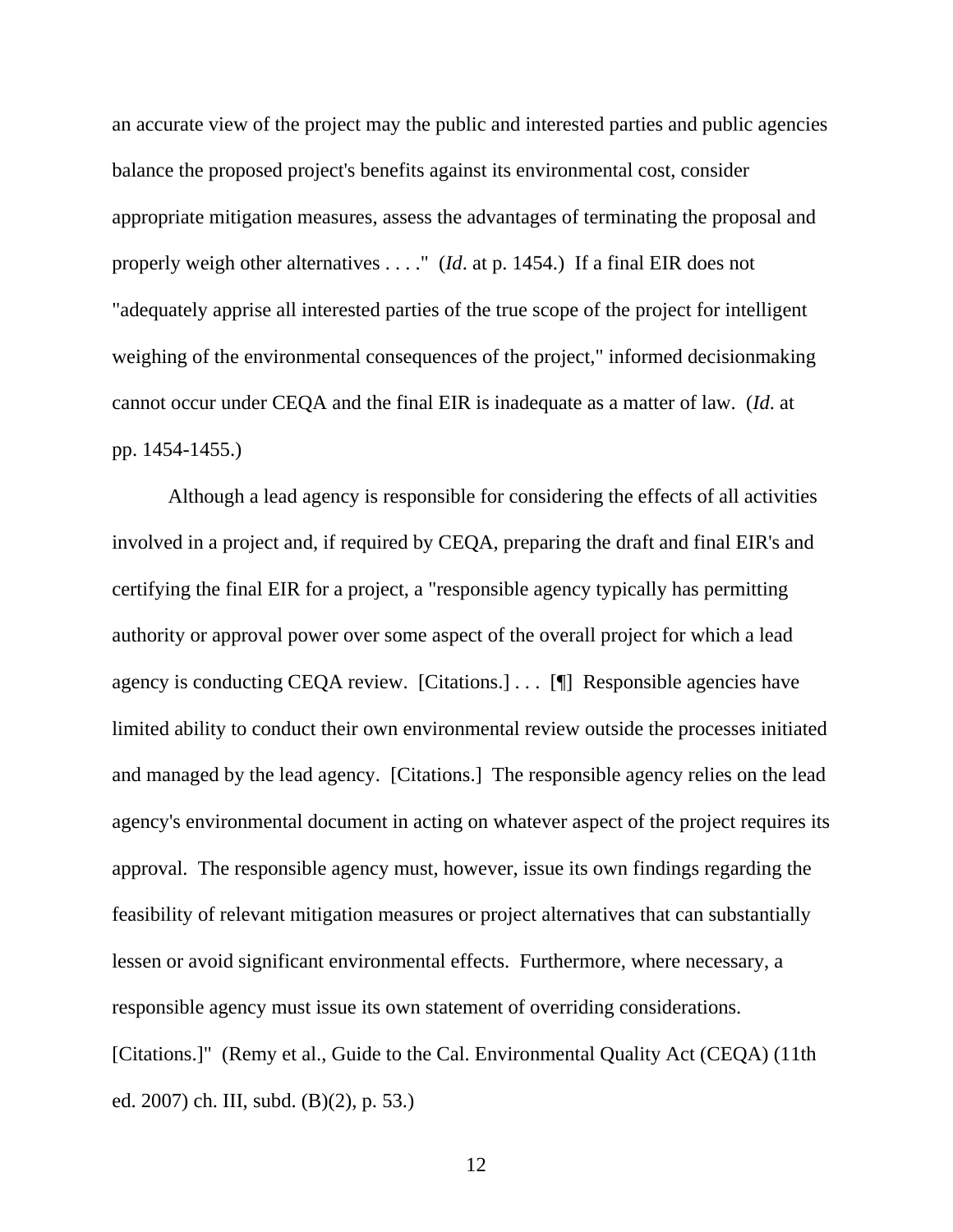Alternatively stated, "[r]esponsible agencies are agencies, other than the lead agency, that have some discretionary authority for carrying out or approving a project. [Citation.] Responsible agencies generally rely on the information in the CEQA document prepared by the lead agency [e.g., an EIR] and ordinarily are not allowed to prepare a separate EIR or negative declaration. [Citations.] Further, while the lead agency is responsible for considering all environmental impacts of the project before approving it, a responsible agency has a more specific charge: to consider only those aspects of a project that are subject to the responsible agency's jurisdiction. [Citations.]" (1 Kostka & Zischke, Practice Under the Cal. Environmental Quality Act (Cont.Ed.Bar 2d ed. 2008) § 3.18, p. 122.) More importantly to this case, "[b]efore reaching a decision on the project, the decision-making body of the responsible agency must consider the environmental effects of the project as shown in the EIR or negative declaration and feasible mitigation measures or alternatives within the agency's powers. [Citation.] If the responsible agency finds that any alternatives or mitigation measures within its powers are feasible and would substantially lessen or avoid a significant effect of the project, the responsible agency may not approve the project as proposed, but must adopt the feasible mitigation measures or alternatives. [Citation.] Each responsible agency must certify that its decision-making body reviewed and considered the information in the EIR or negative declaration on the project. [Citation.]" (1 Kostka & Zischke, *supra*, § 3.22, p. 126.) Furthermore, "[a] responsible agency must adopt findings when it approves a project for which an EIR was prepared. [Citation.] . . . [B]ecause a responsible agency considers only the parts of the project that are subject to its jurisdiction [citation] . . . , [its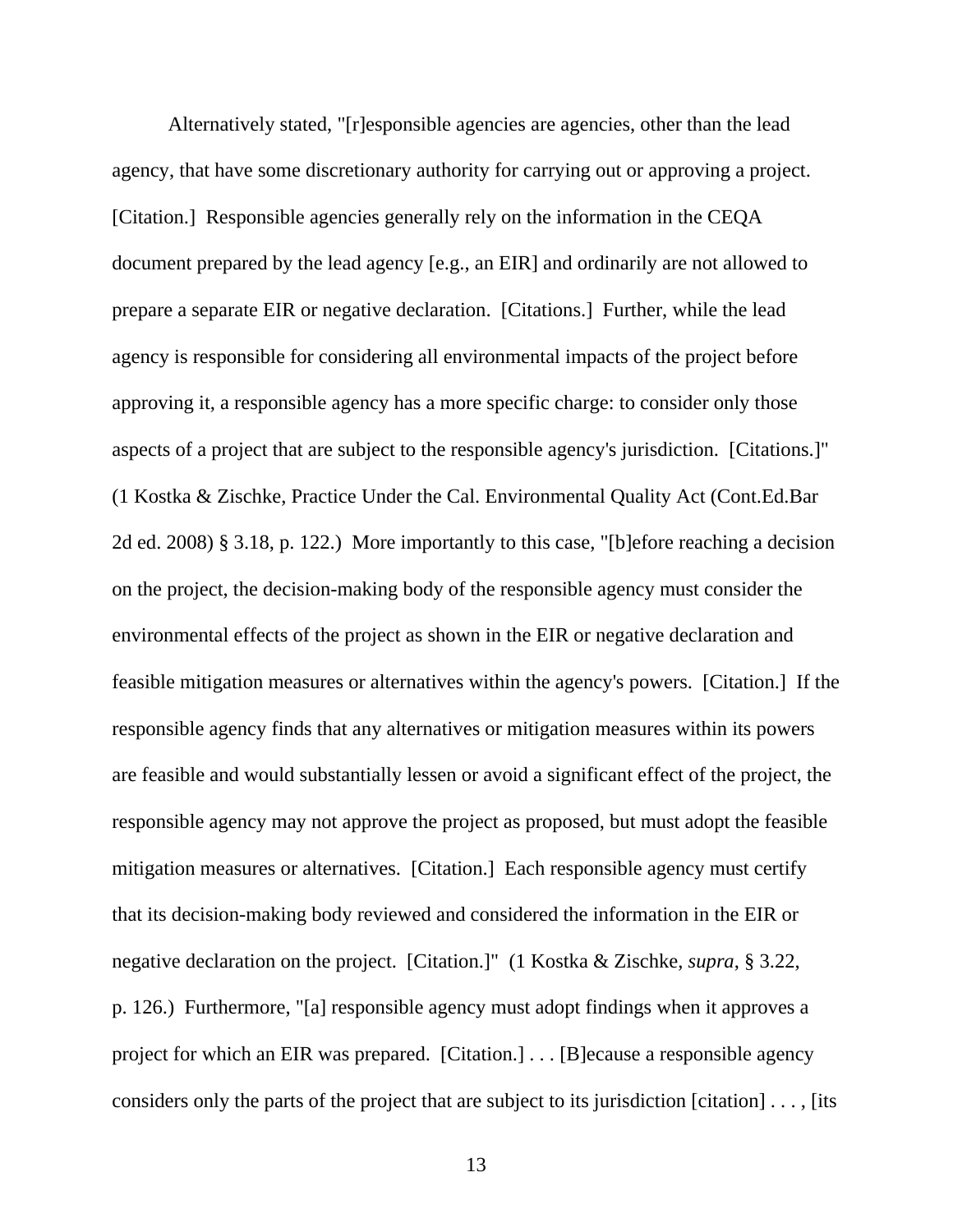findings are required] only for those effects within the scope of the responsible agency's jurisdiction." (1 Kostka & Zischke, *supra*, § 3.23, p. 126.)

### III

### *The Agreement's Activities as Part of the Landfill "Project" under CEQA*

 To determine whether OMWD's approval of the Agreement without consideration of an EIR prepared by DEH violated CEQA, we first determine whether the activities approved by or to be carried out by OMWD under the Agreement were part of the Landfill "project" within the meaning of CEQA.

### A

 A "project" subject to CEQA is defined as "an activity which may cause either a direct physical change in the environment, or a reasonably foreseeable indirect physical change in the environment, and which is any of the following: [¶] (a) *An activity directly undertaken by any public agency*. [¶] (b) *An activity undertaken by a person which is supported, in whole or in part, through contracts*, grants, subsidies, loans, or other forms of assistance *from one or more public agencies*. [¶] (c) An activity that involves the issuance to a person of a lease, permit, license, certificate, or other entitlement for use by one or more public agencies." (§ 21065, italics added.) For example, "projects" or activities directly undertaken by a public agency include public works construction and related activities, clearing and grading of land, and improvements to existing public structures. (Cal. Code Regs., tit. 14, § 15378, subd. (a)(1).) For purposes of CEQA, "environment" is defined as "the physical conditions which exist within the area which will be affected by a proposed project, including land, air, water, minerals, flora, fauna,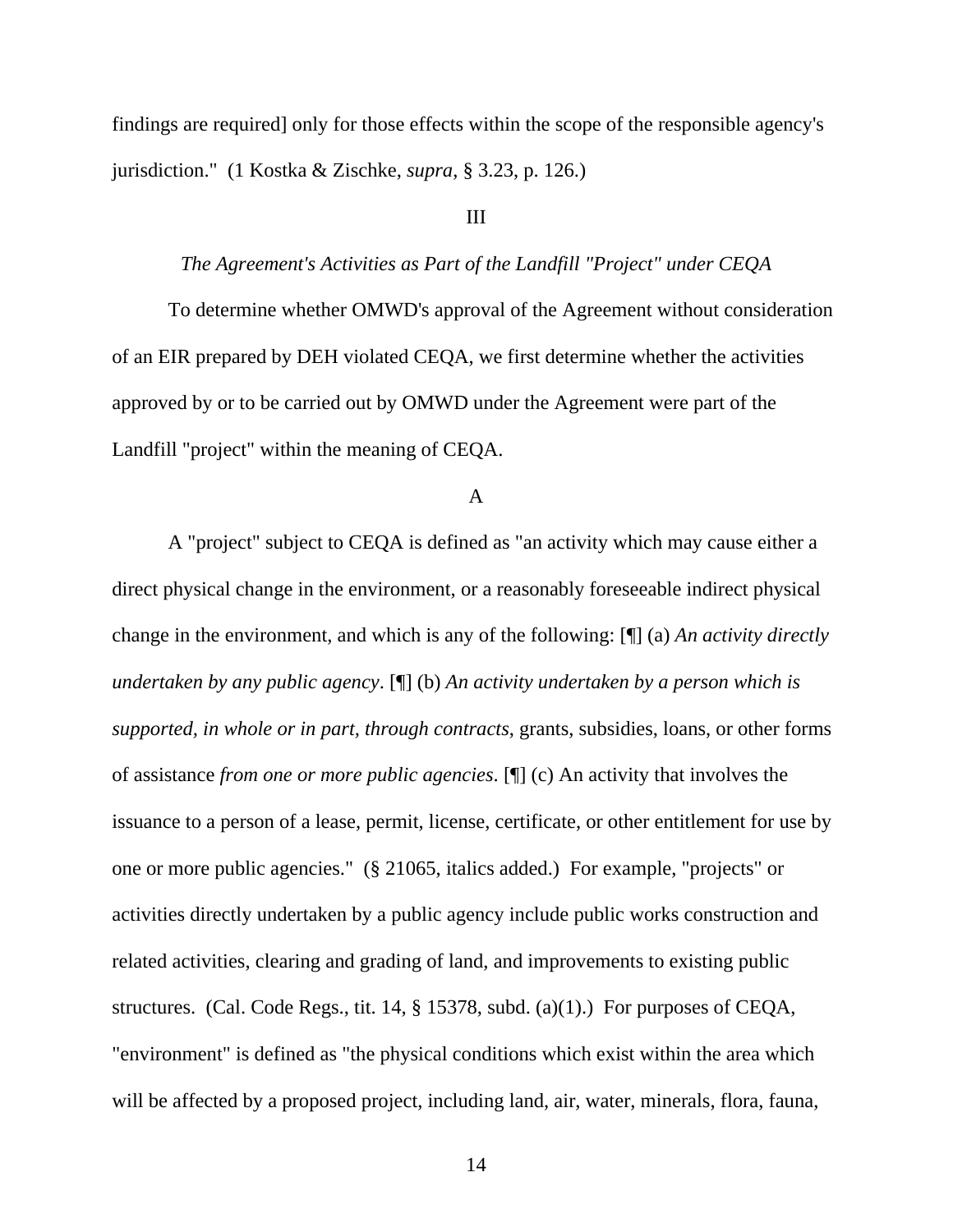noise, [and] objects of historic or aesthetic significance." (§ 21060.5.) CEQA applies only to "discretionary projects proposed to be carried out or approved by public agencies . . . ." (§ 21080, subd. (a).)

 " 'Project' is given a broad interpretation . . . to maximize protection of the environment." (*McQueen v. Board of Directors* (1988) 202 Cal.App.3d 1136, 1143, disapproved on another ground in *Western States Petroleum Assn. v. Superior Court*  (1995) 9 Cal.4th 559, 576, fn. 6.) "Project" refers to "*the whole of an action*, which has a potential for resulting in either a direct physical change in the environment, or a reasonably foreseeable indirect physical change in the environment . . . ." (Cal. Code Regs., tit. 14, § 15378, subd. (a), italics added.) "The term 'project' refers to the activity which is being approved and which may be subject to several discretionary approvals by governmental agencies. The term 'project' does not mean each separate governmental approval." (Cal. Code Regs., tit. 14, § 15378, subd. (c).) "Whether a particular activity constitutes a project in the first instance is a question of law." (*Black Property Owners Assn. v. City of Berkeley* (1994) 22 Cal.App.4th 974, 984.)

### B

 Based on the undisputed facts in the record, we conclude the activities set forth in the Agreement constitute part of the Landfill "project" for purposes of CEQA. Because the 2003 EIR did not include an adequate analysis of water supply issues regarding the Landfill project, the trial court issued its January 20, 2006, judgment partially granting Riverwatch's 2004 petition and issued a writ ordering DEH and GCL to revise that part of the 2003 EIR to correct the deficiencies regarding traffic, water supply, and mitigation.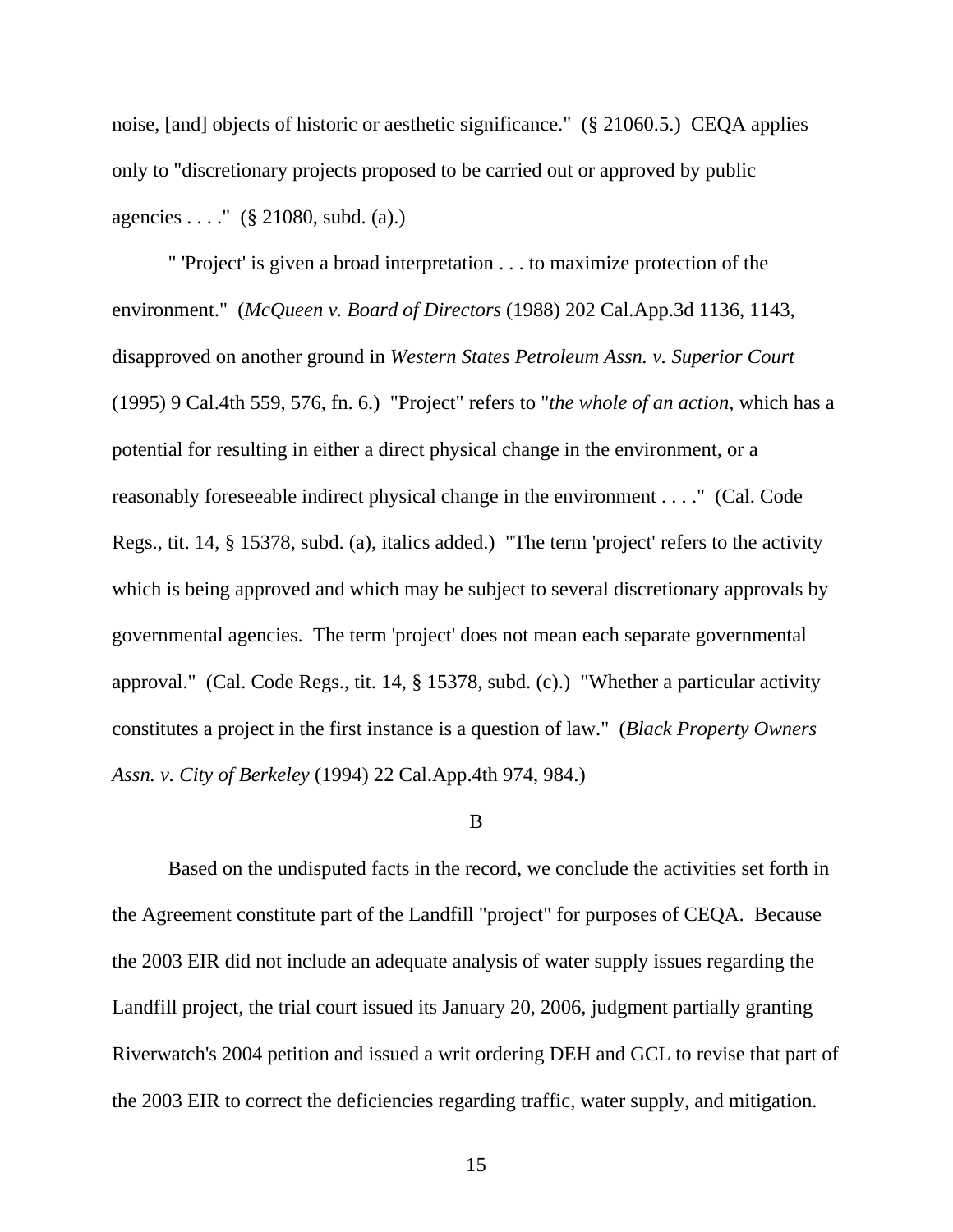The trial court's October 3, 2005, statement of decision that partially granted the 2004 petition stated in part: "[W]hile the EIR heavily relies on the pumping of groundwater [citations] for which admittedly there is yet no permit [citation], there is no meaningful discussion concerning alternative sources of water or back-up plans to obtain necessary water for the project should the permit not be issued or should water become unavailable . . . ." It noted that a 2004 update to the 2003 EIR discussed the trucking of water to the Landfill site in the event sufficient groundwater was unavailable. The court concluded: "Since trucking water to the site would potentially cause adverse environmental impacts, this alternative should have been studied and included in a supplemental environmental document. [¶] Thus, [Riverwatch is] correct that the Final EIR was required to identify the source of water necessary to construct and operate the Landfill and to analyze the impacts of obtaining water. [Citation.]"

 In an effort to confirm the availability of sufficient water for the Landfill's construction and operations as required for a revised partial EIR for the Landfill project, GCL presumably then entered into negotiations, and, as of March 15, 2006, entered into the Agreement with OMWD for a contractual right to a 60-year supply of recycled water that could be trucked to the Landfill site. Subsequently, on July 10, 2006, DEH issued a notice of availability of the Revised Draft EIR, noting the public services and facilities section of the original 2003 EIR "has been revised to analyze impacts of the proposed use of off-site recycled water from [OMWD], including impacts from improvements at the OMWD Santa Fe Valley Reservoir and Pump Station. This water would be trucked from the OMWD Santa Fe Valley Reservoir and Pump Station located near the intersection of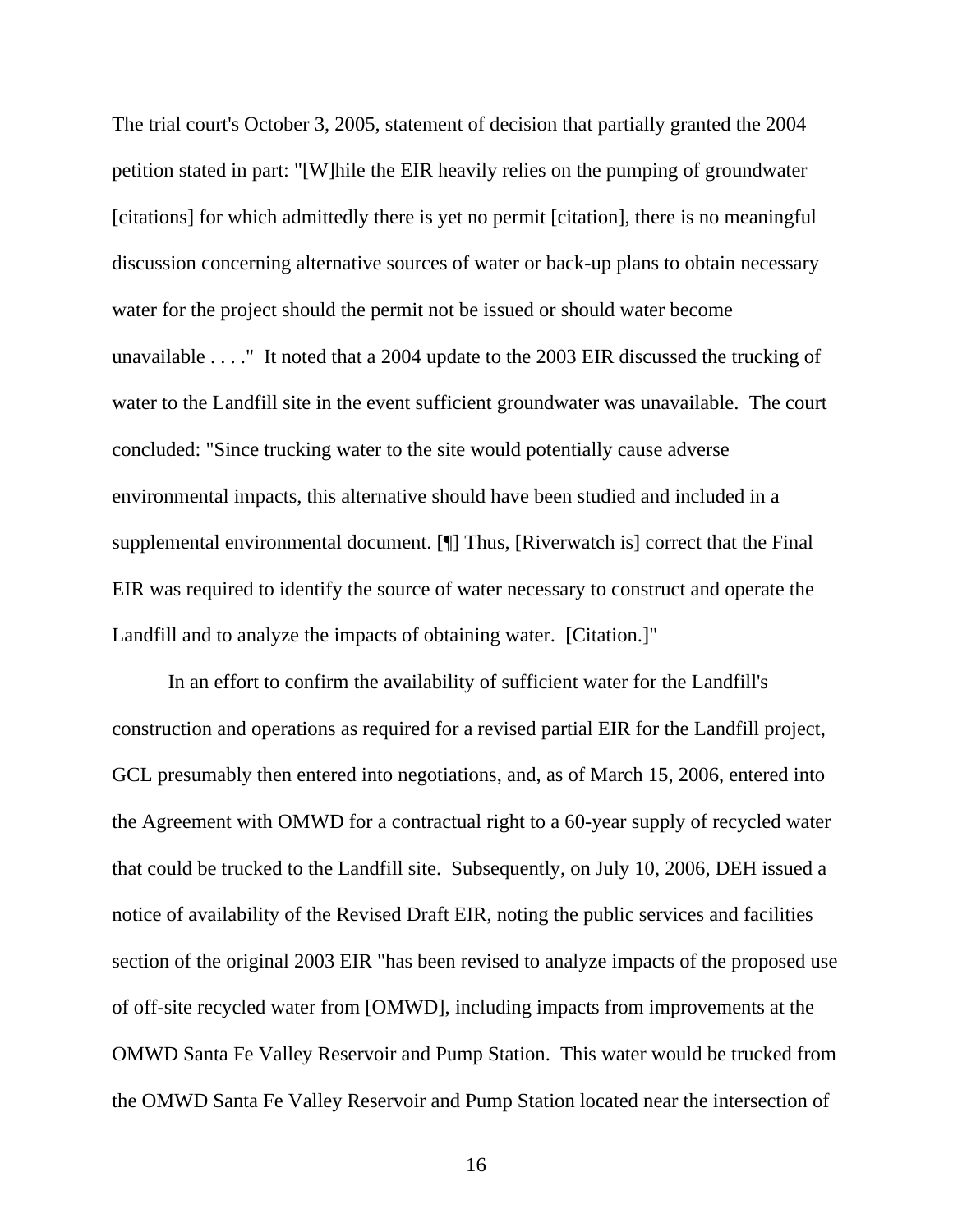Artesian Road and Maranatha Way in Rancho Bernardo." Furthermore, the July 2006 Revised Draft EIR described the Landfill project as "includ[ing] the use of recycled water that will be trucked to the project site from [OMWD's] Santa Fe Valley Reservoir and Pump Station site near the intersection of Artesian Road and Maranatha Way West of I-15. In order to provide adequate water truck access to [OMWD's] site, approximately 1,000 feet of 24 foot wide asphalt roadway will be constructed around [OMWD's] blending reservoir. A concrete loading pad will be installed on the site with water handling facilities that include a 6 inch meter to fill the trucks." The Revised Draft EIR also states: "The primary source of water for the project will be recycled water purchased from [OMWD]."

 Based on the undisputed facts in the administrative record, we conclude, as confirmed by the subsequent July 2006 Revised Draft EIR for the Landfill project, the activity of trucking recycled water from OMWD to the Landfill site is *part of the whole action* or operations of the Landfill project for purposes of CEQA. That activity includes the construction on the OMWD site of 1,000 feet of a 24-foot-wide asphalt roadway, a concrete loading pad, and a six-inch meter. On completion of that construction, as both the Agreement and the Revised Draft EIR reflect, the Landfill's operations will include the trucking of water from OMWD to the Landfill site, requiring as many as 89 water truck trips to deliver as much as 244,000 gallons of recycled water per day. GCL's performance of the required construction and operation of the water delivery trucks are activities undertaken by GCL "supported, in whole or in part," through a contract (i.e., the Agreement) with OMWD, a public agency. (§ 21065, subd. (b).) Furthermore, it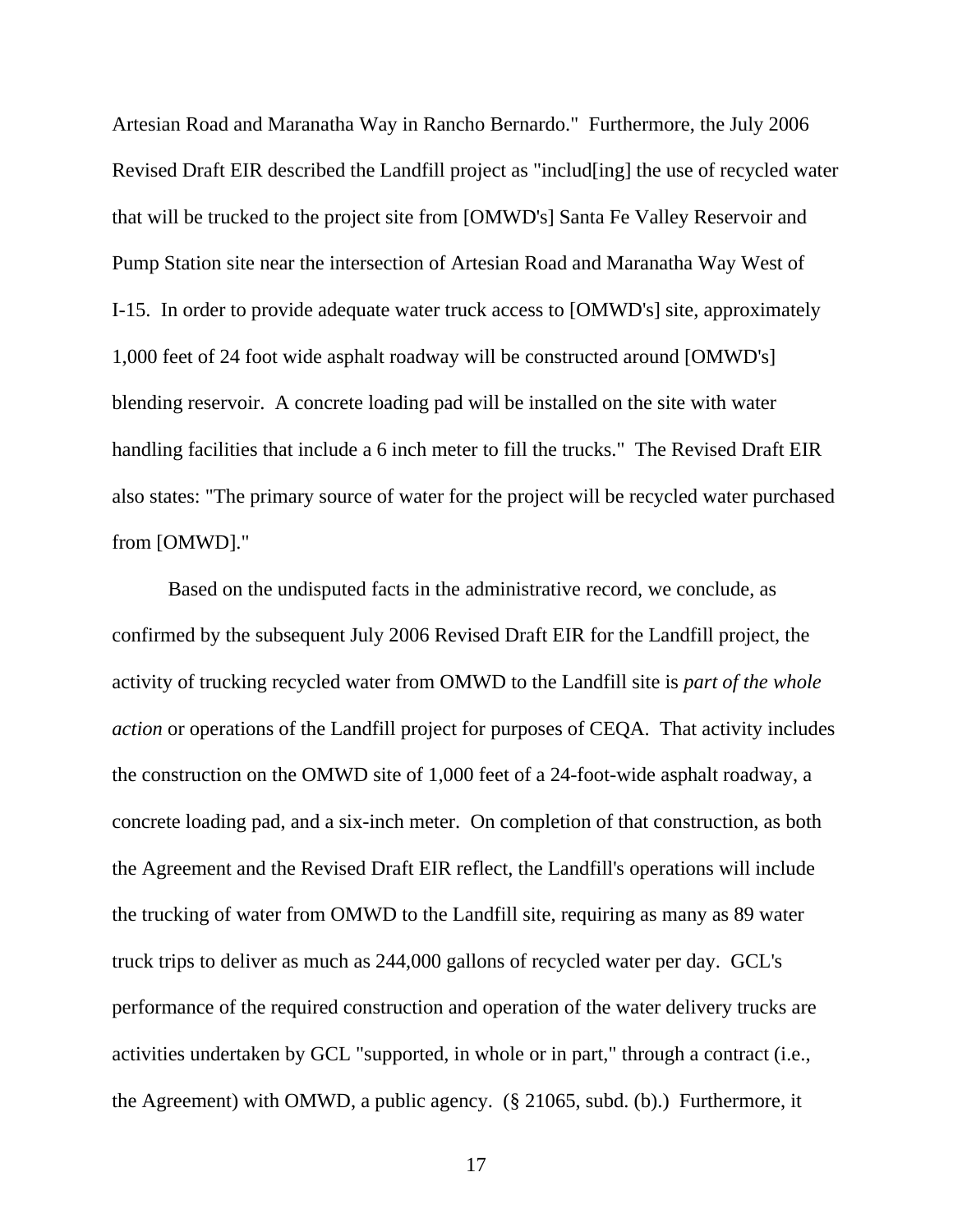cannot reasonably be disputed those activities "may cause either a direct physical change in the environment, or a reasonably foreseeable indirect physical change in the environment . . . . " ( $\S$  21065.) The short-term activity of construction of the 1,000-foot asphalt road and concrete loading pad at the OMWD site presumably will cause noise, traffic, air pollution, and possibly other physical changes in the environment. (§ 21060.5; cf. Cal. Code Regs., tit. 14, § 15378, subd. (a)(1) [project includes activities of grading of land and improvements to existing public structures].) More importantly, GCL's longterm operational activity of using trucks to transport from OMWD to the Landfill site up to 244,000 gallons of recycled water per day for a period of up to 60 years presumably will cause long-term physical changes in the environment. The noise, traffic, and air pollution caused by up to 89 daily trips by water trucks over a period of 60 years cannot be deemed to cause no change in the environment. (§ 21065.)

 Furthermore, OMWD's contractual commitment pursuant to the Agreement to deliver to GCL up to 244,000 gallons of recycled water per day for a period of 60 years also raises questions regarding the potential adverse impact on OMWD's current and future customers and OMWD's ability to meet the Agreement's required supply amount in the event of future droughts or water shortages that may occur over the course of the Agreement's lengthy 60-year period. Accordingly, we conclude the activities to be undertaken by GCL through the Agreement with OMWD constitute part of the Landfill project, which is subject to CEQA. (§ 21065; cf. *San Joaquin Raptor/Wildlife Rescue Center v. County of Stanislaus* (1994) 27 Cal.App.4th 713, 731-734 [housing development project for purposes of CEQA included required expansion of off-site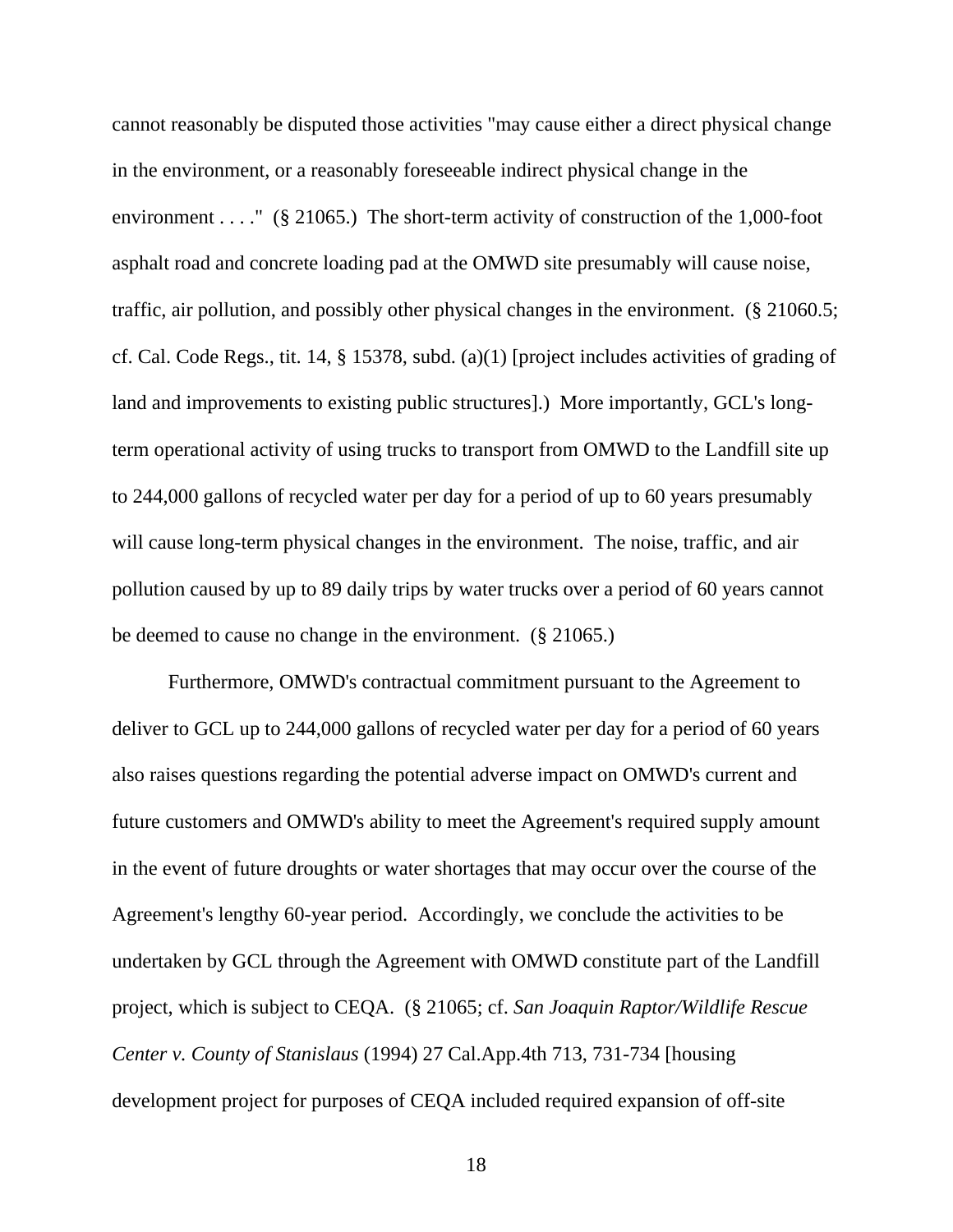wastewater treatment plant and extension of existing sewer lines to development site]; *Santiago County Water Dist. v. County of Orange*, *supra*, 118 Cal.App.3d at p. 829-830 [construction of additional water lines and supply of water to proposed mining operation were part of project for CEQA purposes].)

#### IV

# *OMWD as a "Responsible Agency" Under CEQA*

 Riverwatch contends that because OMWD proposed to carry out or approved part of the Landfill project (i.e., activities pursuant to the Agreement), OMWD is a "responsible agency" under CEQA.

 A "responsible agency" under CEQA is any public agency that "proposes to carry out or approve a project, for which a lead agency is preparing or has prepared an EIR or negative declaration" and for which it has discretionary approval over all or part of that project. (Cal. Code Regs., tit. 14, § 15381; see also § 21069.) If an agency's approval is required for any activity "integral to the project" and the agency could, in its discretion, deny approval, then that agency is a responsible agency under CEQA. (*Lexington Hills Assn. v. State of California* (1988) 200 Cal.App.3d 415, 431.) Although "the lead agency is responsible for considering all environmental impacts of the project before approving it, a responsible agency has a more specific charge: to consider only those aspects of a project that are subject to the responsible agency's jurisdiction. [Citations.]" (1 Kostka & Zischke, Practice Under the Cal. Environmental Quality Act, *supra*, § 3.18, p. 122.)

 Based on the undisputed facts in the administrative record, we conclude OMWD is a "responsible agency" under CEQA because it proposes to carry out and/or approved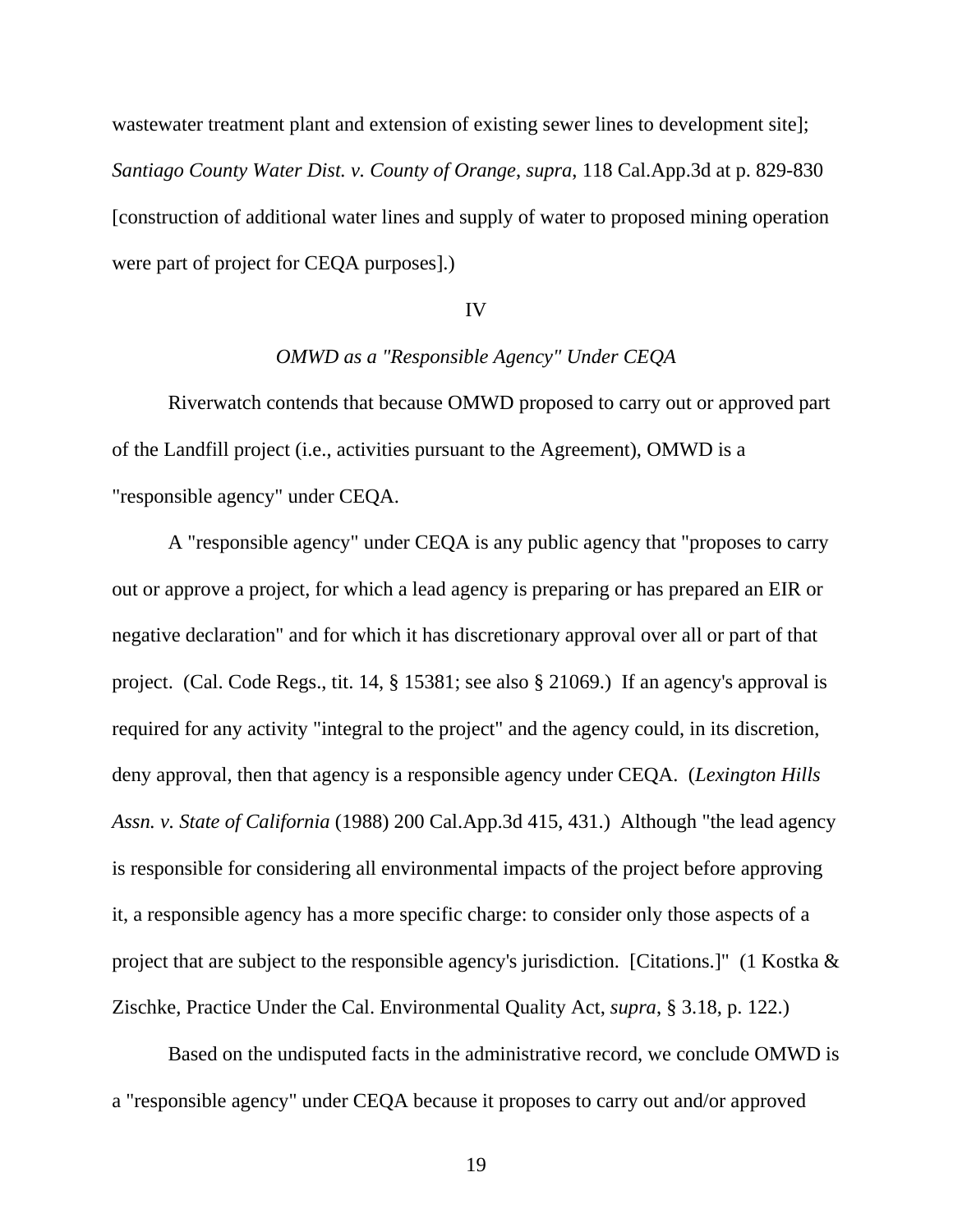part of the Landfill project (i.e., those activities described in the Agreement). Both the construction and water delivery activities provided in the Agreement constituted part of the Landfill project for CEQA purposes. On February 17, 2006, OMWD's board of directors approved the Agreement and OMWD subsequently signed the Agreement (as of March 15, 2006) pursuant to that approval. By approving the Agreement and the activities described therein, OMWD exercised its discretionary authority as a public agency to *approve* part of the Landfill project.<sup>5</sup> (Cal. Code Regs., tit. 14, § 15381.) Furthermore, because the Agreement requires OMWD to deliver to GCL up to 244,000 gallons of recycled water per day for a period of 60 years, OMWD's direct activities constitute, in effect, its *carrying out* part of the Landfill project. (Cal. Code Regs., tit. 14, § 15381.) It cannot reasonably be argued that OMWD is not a responsible agency under CEQA with respect to the Landfill project.

 A "responsible agency" is *not* limited to those public agencies that approve, or issue a permit for, an *entire* project (e.g., the entire Landfill project), but also includes those agencies that carry out or approve *part* of a proposed project subject to CEQA. Furthermore, the fact there are regulatory or other administrative agencies with oversight over recycled water or its use does not preclude OMWD from being a responsible agency. (See, e.g., Water Code, §§ 13522.5, 13523, 13524.) We are unpersuaded by GCL's unsupported argument that a public agency cannot be a responsible agency if it merely approves or enters into a contract necessary to carry out part of a project.

<sup>5</sup> The parties do not dispute that OMWD is a public agency for purposes of CEQA.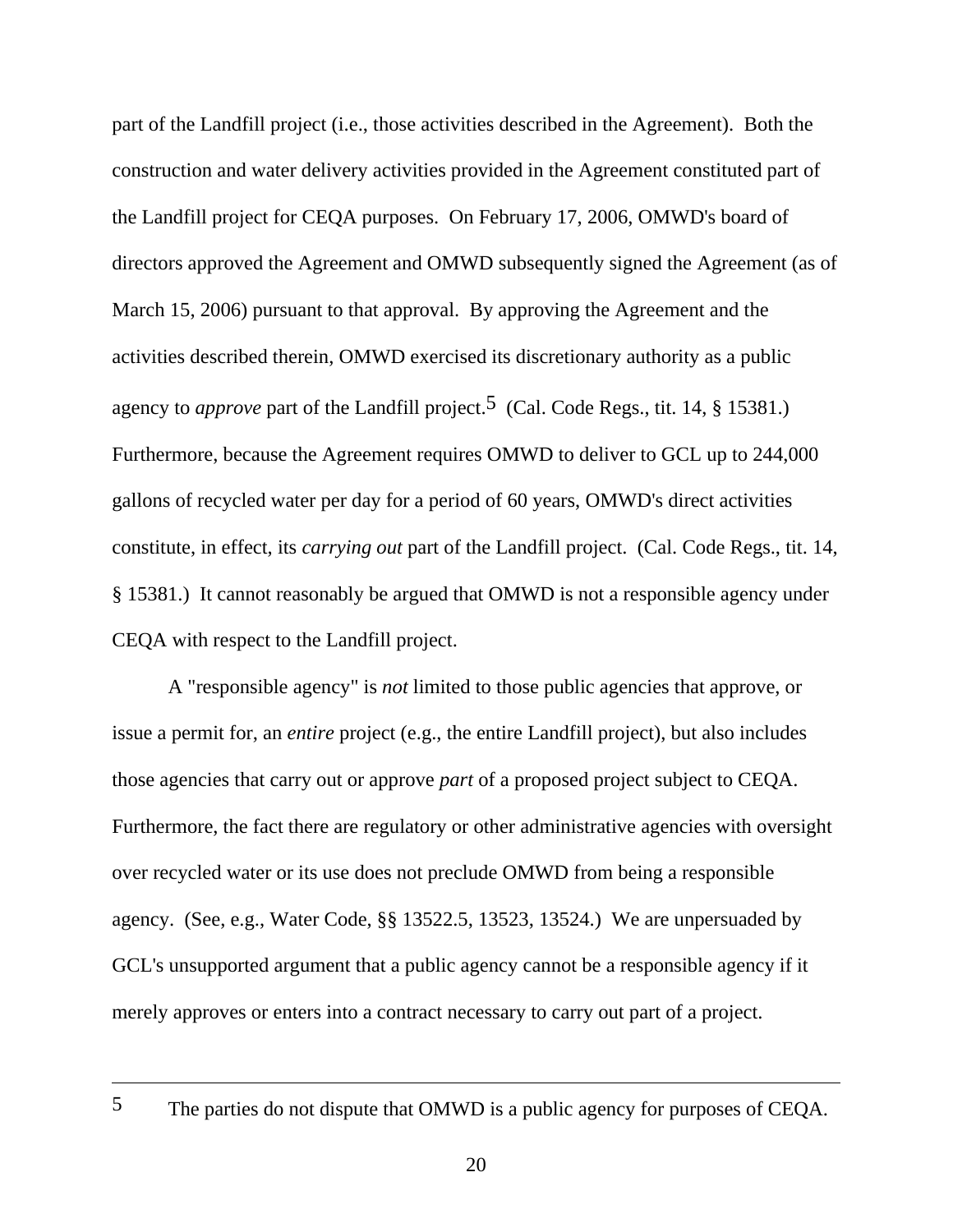# *Was OMWD's Approval of the Agreement an "Approval" of a Project under CEQA?*

V

 Riverwatch contends the trial court erred by concluding OMWD's approval of the Agreement did not constitute an "approval" of part of the Landfill project under CEQA.

A

 Before approving or carrying out part of a project under CEQA, a responsible agency must consider a final EIR (or negative declaration) prepared and certified by the lead agency and "must . . . issue its own findings regarding the feasibility of relevant mitigation measures or project alternatives that can substantially lessen or avoid significant environmental effects. Furthermore, where necessary, a responsible agency must issue its own statement of overriding considerations. [Citations.]" (Remy et al., Guide to CEQA, *supra*, ch. III, subd. (B)(2), p. 53; see also § 21081.) "Before reaching a decision on the project, the decision-making body of the responsible agency must consider the environmental effects of the project as shown in the EIR or negative declaration and feasible mitigation measures or alternatives within the agency's powers. [Citation.] If the responsible agency finds that any alternatives or mitigation measures within its powers are feasible and would substantially lessen or avoid a significant effect of the project, the responsible agency may not approve the project as proposed, but must adopt the feasible mitigation measures or alternatives. [Citation.] Each responsible agency must certify that its decision-making body reviewed and considered the information in the EIR or negative declaration on the project. [Citation.]" (1 Kostka &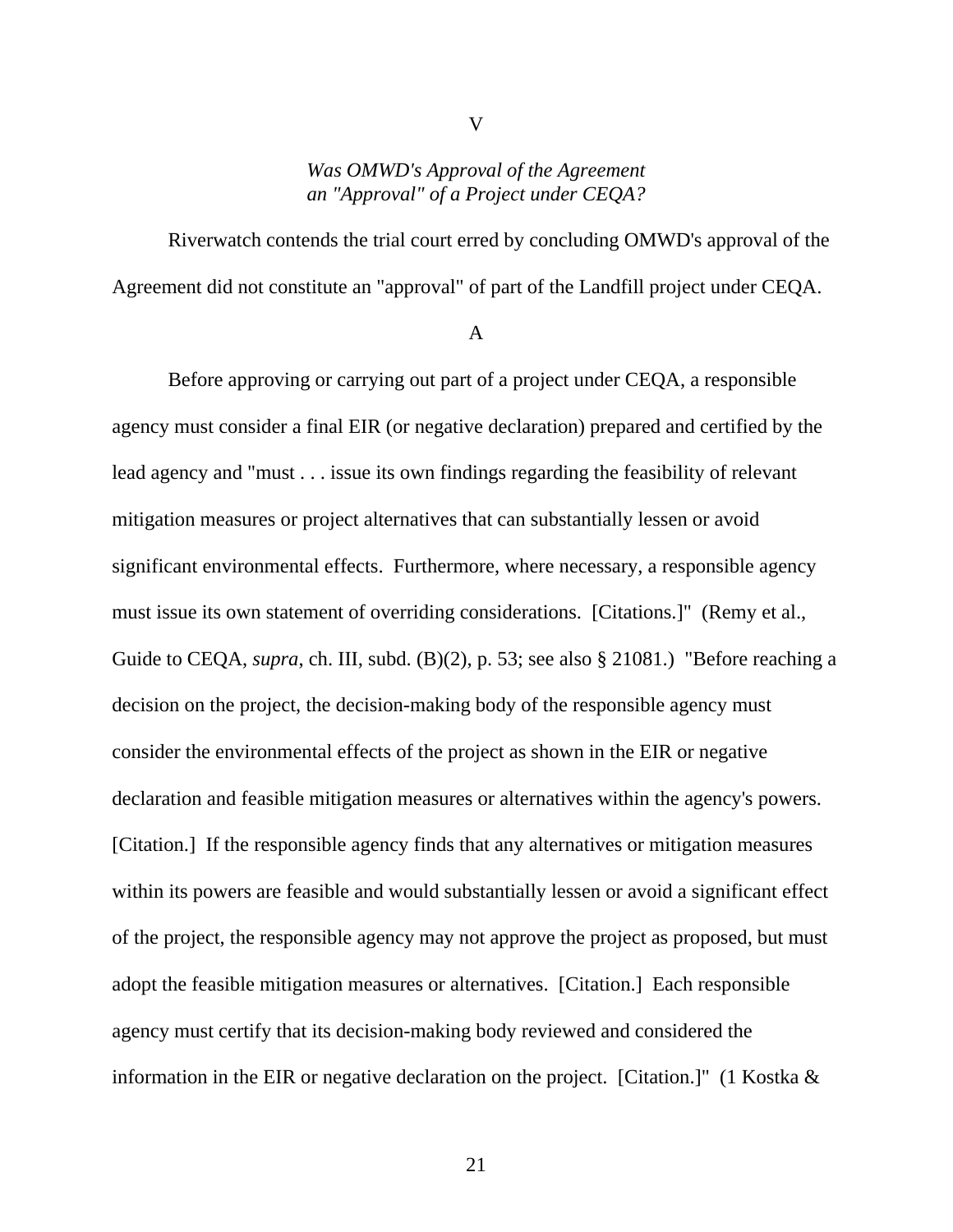Zischke, *supra*, § 3.22, p. 126.) Therefore, as with a lead agency (e.g., DEH), "[b]efore approving the project, the [responsible] agency [e.g., OMWD] must . . . find either that the project's significant environmental effects identified in the EIR have been avoided or mitigated, or that unmitigated effects are outweighed by the project's benefits." (*Laurel Heights*, *supra*, 47 Cal.3d at p. 391.)

 A lead or responsible agency's "ultimate decision of whether to approve [all or part of] a project, be that decision right or wrong, is a nullity if based upon an EIR that does not provide the decision-makers, and the public, with the information about the project that is required by CEQA." (*Santiago County Water Dist. v. County of Orange*, *supra*, 118 Cal.App.3d at p. 829.) EIR's " 'must be written early enough so that whatever information is contained can practically serve as an input into the decision making process.' [Citation.]" (*No Oil, Inc. v. City of Los Angeles* (1974) 13 Cal.3d 68, 77, fn. 5.) "If postapproval environmental review were allowed, EIR's would likely become nothing more than *post hoc* rationalizations to support action already taken." (*Laurel Heights, supra*, 47 Cal.3d at p. 394.) Accordingly, if a responsible agency approves all or part of a project without first considering an EIR that has been or is being prepared by the lead agency and without making required findings, the responsible agency has not complied with CEQA and its approval must be set aside.

B

 In this case, OMWD and GCL argued, and the trial court concluded, that because OMWD's performance under the Agreement was subject to certain conditions and imposed on *GCL* the sole responsibility for complying with CEQA, OMWD's approval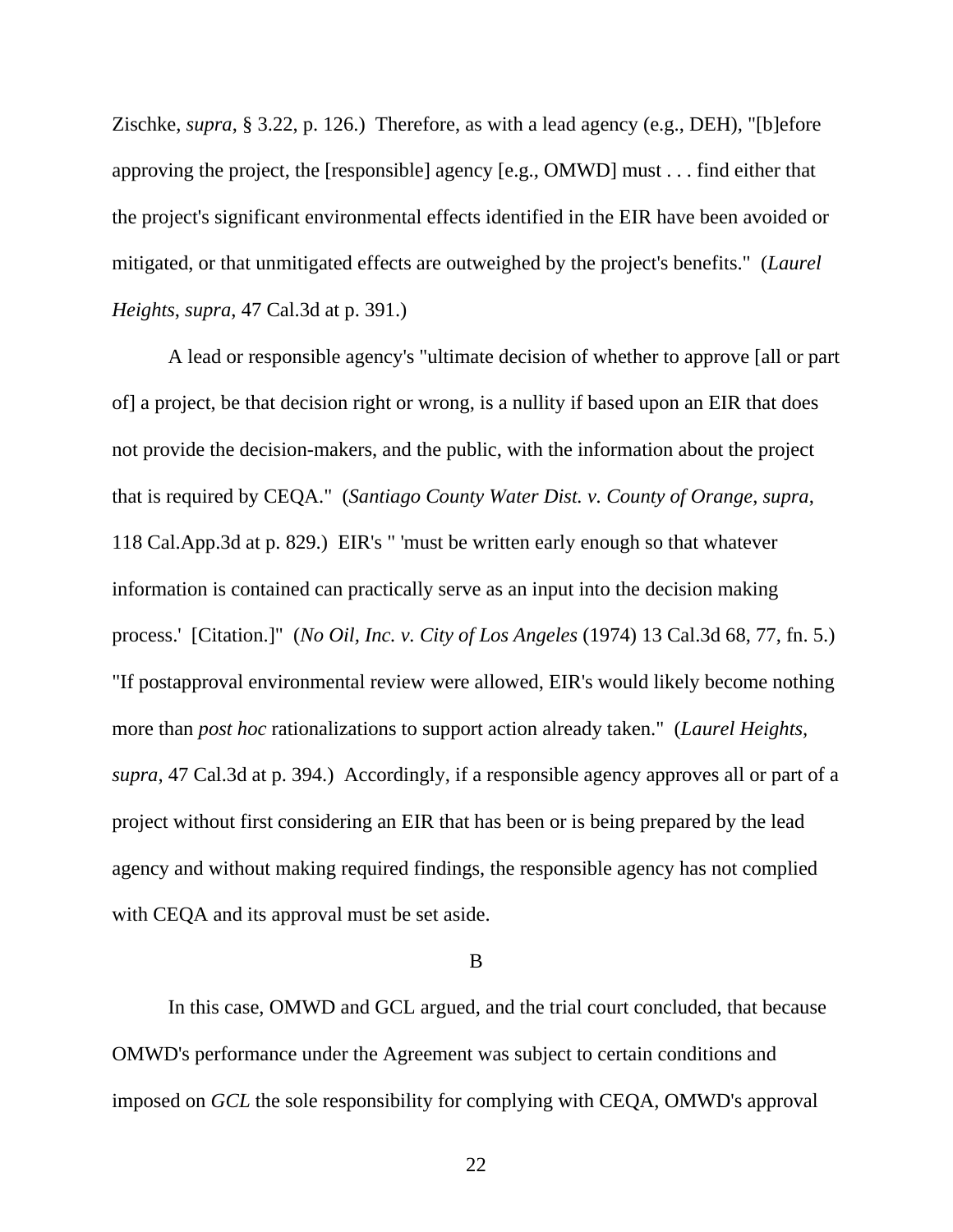and execution of the Agreement did not constitute approval of all or part of a project

under CEQA.

CEQA regulations (often referred to as guidelines) define "approval" as follows:

"(a) 'Approval' means the *decision by a public agency which commits the agency to a definite course of action in regard to a project* intended to be carried out by any person. . . . Legislative action in regard to a project often constitutes approval.

"(b) *With private projects, approval occurs upon the earliest commitment to issue or the issuance by the public agency of a discretionary contract*, grant, subsidy, loan, or other form of financial assistance, lease, permit, license, certificate, or other entitlement for use of the project." (Cal. Code Regs., tit. 14, § 15352, italics added.)

Interpreting that definition of "approval," the California Supreme Court recently

addressed the question of "when an agency's favoring of and assistance to a project ripens into a 'commit[ment].' To be consistent with CEQA's purposes, the line must be drawn neither so early that the burden of environmental review impedes the exploration and formulation of potentially meritorious projects, nor so late that such review loses its power to influence key public decisions about those projects." (*Save Tara v. City of West Hollywood* (2008) 45 Cal.4th 116, 130-131 (*Save Tara*).) *Save Tara* addressed the question of whether a CEQA compliance condition necessarily eliminates the need to prepare and consider an EIR before approving a development agreement:

> "A CEQA compliance condition can be a legitimate ingredient in a preliminary public-private agreement for exploration of a proposed project, but *if the agreement, viewed in light of all the surrounding circumstances, commits the public agency as a practical matter to the project, the simple insertion of a CEQA compliance condition will not save the agreement from being considered an approval requiring prior environmental review*." (*Id*. at p. 132, italics added.)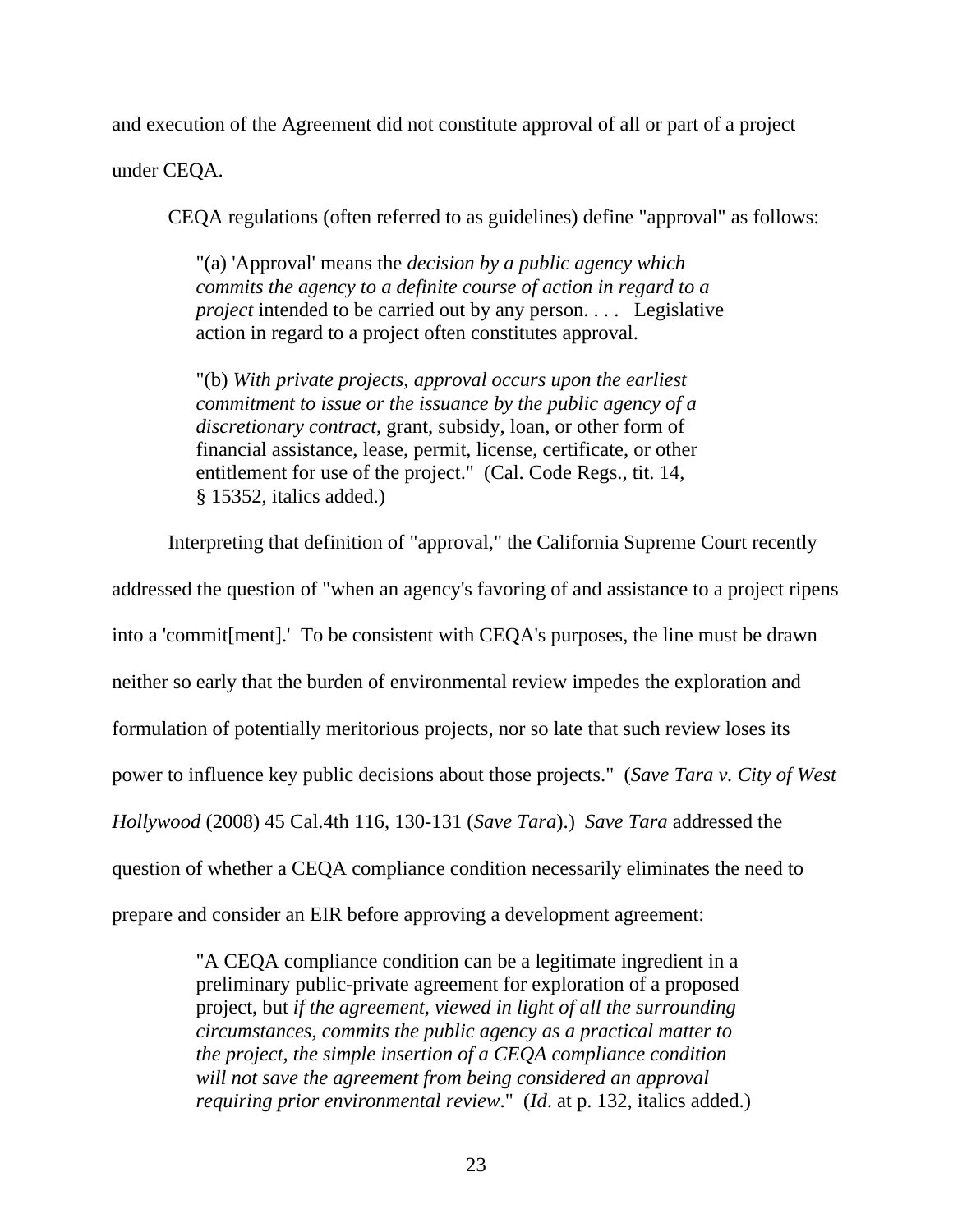Discussing the circumstances in two cases that concluded CEQA conditions precluded agency approval under CEQA and without questioning the correctness of their dispositions, *Save Tara* stated that "each case involved particular circumstances limiting the reach of its logic; neither convinces us a broad rule exists permitting EIR preparation to be postponed in all circumstances by use of a CEQA compliance condition." (*Id*. at

p. 133.) In *Stand Tall on Principles v. Shasta Union High Sch. Dist.* (1991) 235

Cal.App.3d 772 (*Stand Tall*), a school district board authorized the district administration to purchase real property for a new school site, specifying that any offer to purchase was to be made contingent on completion of the EIR process and final state approval. (*Id*. at p. 777.) *Stand Tall* concluded "the Board's resolutions regarding the site selection do not constitute an 'approval' under CEQA because they do not commit the District to a *definite course* of action since they are expressly made contingent on CEQA compliance." (*Id*. at p. 781.) However, *Save Tara* limited *Stand Tall* to its facts because it involved a specific exception for land acquisition agreements: "[T]he [CEQA regulations] exception provides that 'agencies may designate a preferred site for CEQA review and may enter into land acquisition agreements when the agency has conditioned the agency's future use of the site on CEQA compliance.' (Cal. Code Regs., tit. 14, § 15004, subd. (b)(2)(A).)" (*Save Tara*, *supra*, at p. 134.) *Save Tara* explained: "The [CEQA] Guidelines' exception for land purchases is a reasonable interpretation of CEQA, but it should not swallow the general rule (reflected in the same regulation) that a development decision having potentially significant environmental effects must be *preceded*, not *followed*, by CEQA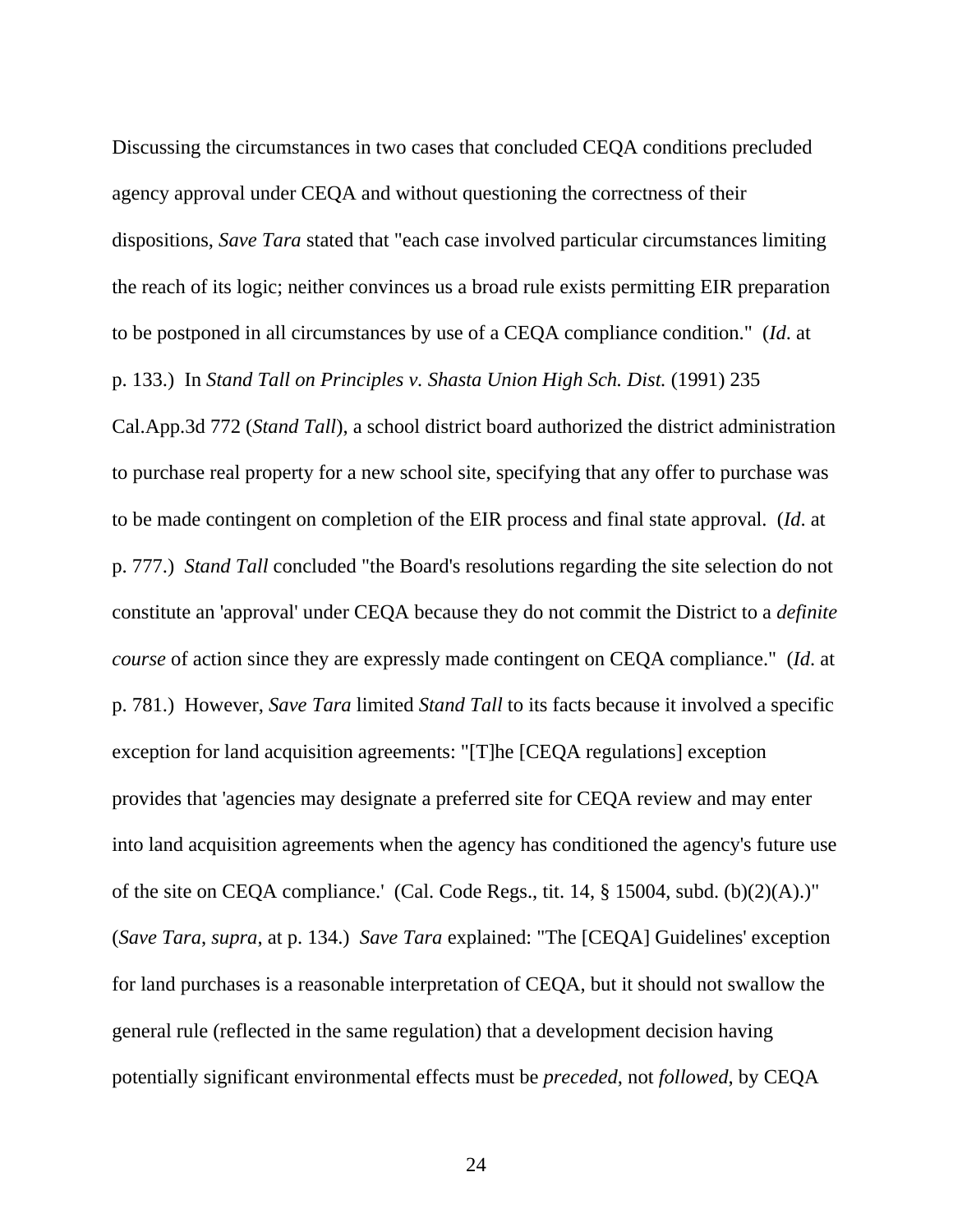review. (See [*Laurel Heights*], *supra*, 47 Cal.3d at p. 394 ['A fundamental purpose of an EIR is to provide decision makers with information they can use in deciding *whether* to approve a proposed project, not to inform them of the environmental effects of projects that they have already approved.'].)" (*Ibid.*)

*Save Tara* likewise limited the second case, *Concerned McCloud Citizens v. McCloud Community Services Dist.* (2007) 147 Cal.App.4th 181 (*McCloud*), to its particular circumstances. (*Save Tara*, 45 Cal.4th at p. 133.) In *McCloud*, a district executed an agreement giving a commercial water bottler exclusive rights to bottle and sell water from the district's sources, but the agreement was contingent on *the district* and the bottler completing during the contingency period proceedings under CEQA without any challenges thereto. (*McCloud*, at p. 181.) *McCloud* concluded the district had not approved the project because of its contingencies, reasoning: "The biggest 'if' in the agreement however is *if* all discretionary permits, expressly defined as including CEQA documentation, review and approvals, along with the final adjudication of any legal challenges based on CEQA, are secured and all environmental, title, physical, water quality and economic aspects of the project are assessed." (*Id.* at p. 193, fn. omitted.) *Save Tara* noted: "[*McCloud*] relied in part on the agreement's lack of information as to the springs that would be exploited, the site of the bottling plant, how the water would be transported, and other details essential to environmental analysis of the project. Without that information, [*McCloud*] concluded, 'preparation of an EIR would be premature. Any analysis of potential environmental impacts would be wholly speculative and essentially meaningless.' (*McCloud*, *supra*, 147 Cal.App.4th at p. 197.) In the terms used by the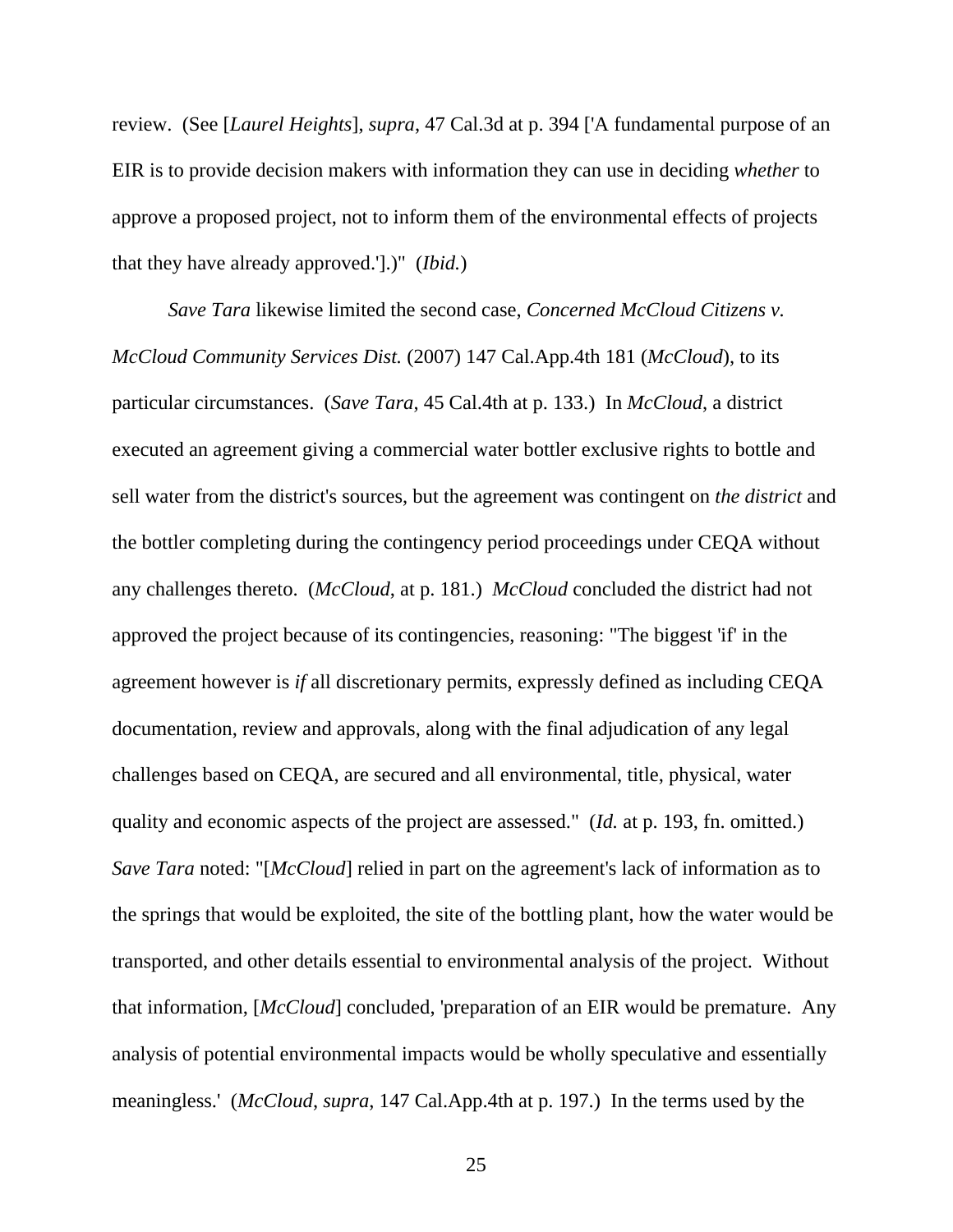CEQA Guidelines to define 'approval'--'the decision by a public agency which commits the agency to a definite course of action' (Cal. Code Regs., tit. 14, § 15352, subd. (a))-- *McCloud* thus speaks as much as to *definiteness* as to commitment and does not establish that a conditional agreement for development never constitutes approval of the development." (*Save Tara,* at p. 133.)

*Save Tara* rejected the argument that an agency's execution of a development

agreement could never constitute approval of a project if that agreement provided that the

agency retained future discretion to make final CEQA decisions. (*Save Tara*, *supra*, 45

Cal.4th at p. 134.) The court stated:

"Such a rule would be inconsistent with the CEQA Guidelines' definition of approval as the agency's "*earliest* commitment" to the project. (Cal. Code Regs., tit. 14, § 15352, subd. (b), italics added.) Just as CEQA itself requires environmental review before a project's approval, not necessarily its *final* approval (Pub. Resources Code, §§ 21100, 21151), so the guideline defines 'approval' as occurring when the agency *first* exercises its discretion to execute a contract or grant financial assistance, not when the *last* such discretionary decision is made." (*Save Tara*, at p. 134.)

*Save Tara* explained:

"A public entity that, in theory, retains legal discretion to reject a proposed project may, by executing a detailed and definite agreement with the private developer and by lending its political and financial assistance to the project, have as a practical matter committed itself to the project. . . . [¶] For similar reasons, *we have emphasized the practical over the formal in deciding whether CEQA review can be postponed, insisting it be done early enough to serve, realistically, as a meaningful contribution to public decisions*." (*Id*. at p. 135, italics added.)

Accordingly, "postponing EIR preparation [and consideration thereof] until after a

binding agreement for development has been reached would tend to undermine CEQA's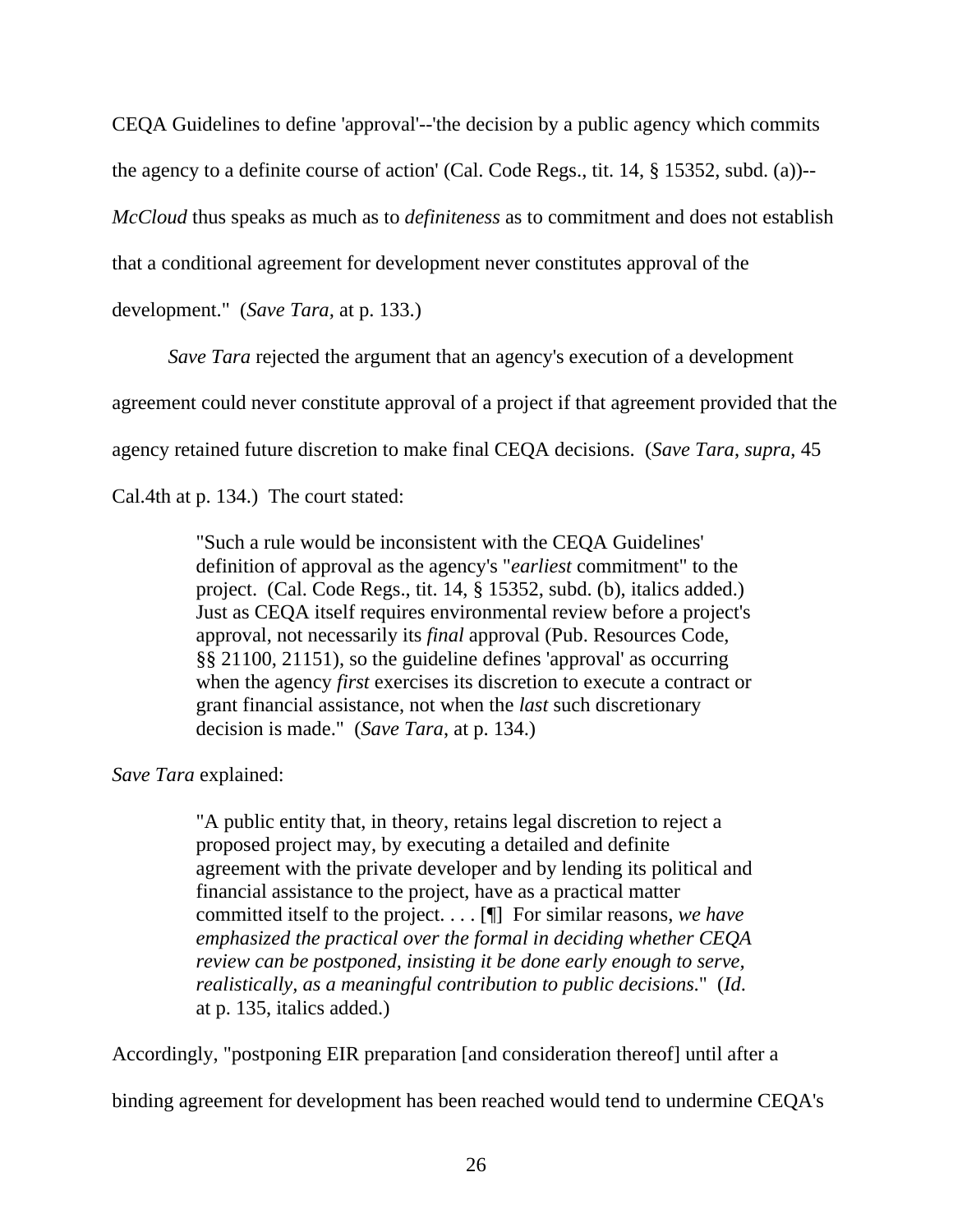goal of transparency in environmental decisionmaking. . . . When an agency reaches a binding, detailed agreement with a private developer and publicly commits resources and governmental prestige to that project, the agency's reservation of CEQA review until a later, final approval stage is unlikely to convince public observers that before committing itself to the project the agency fully considered the project's environmental consequences." (*Id*. at p. 136.)

 "On the other hand, we cannot agree with the suggestion . . . that any agreement, conditional or unconditional, would be an 'approval' requiring prior preparation of CEQA documentation if at the time it was made the project was sufficiently well defined to provide ' "meaningful information for environmental assessment." ' [Citations.]" (*Save Tara*, *supra*, 45 Cal.4th at p. 136.) "Approval, within the meaning of sections 21100 and 21151, cannot be equated with the agency's mere interest in, or inclination to support, a project, no matter how well defined."6 (*Save Tara*, at p. 136.)

*Save Tara* adopted the following general approach:

 $\overline{a}$ 

"[C]ourts should look not only to the terms of the agreement but to the surrounding circumstances to determine whether, as a practical matter, the agency has committed itself to the project as a whole or to any particular features, so as to effectively preclude any alternatives or mitigation measures that CEQA would otherwise require to be considered, including the alternative of not going forward with the project. (See Cal. Code Regs., tit. 14, § 15126.6,

<sup>6</sup> *Save Tara* explained that certain "preliminary or tentative agreements may be needed in order for the project proponent to gather financial resources for environmental and technical studies, to seek needed grants or permits from other governmental agencies, or to test interest among prospective commercial tenants." (*Save Tara*, *supra*, 45 Cal.4th at p. 137.)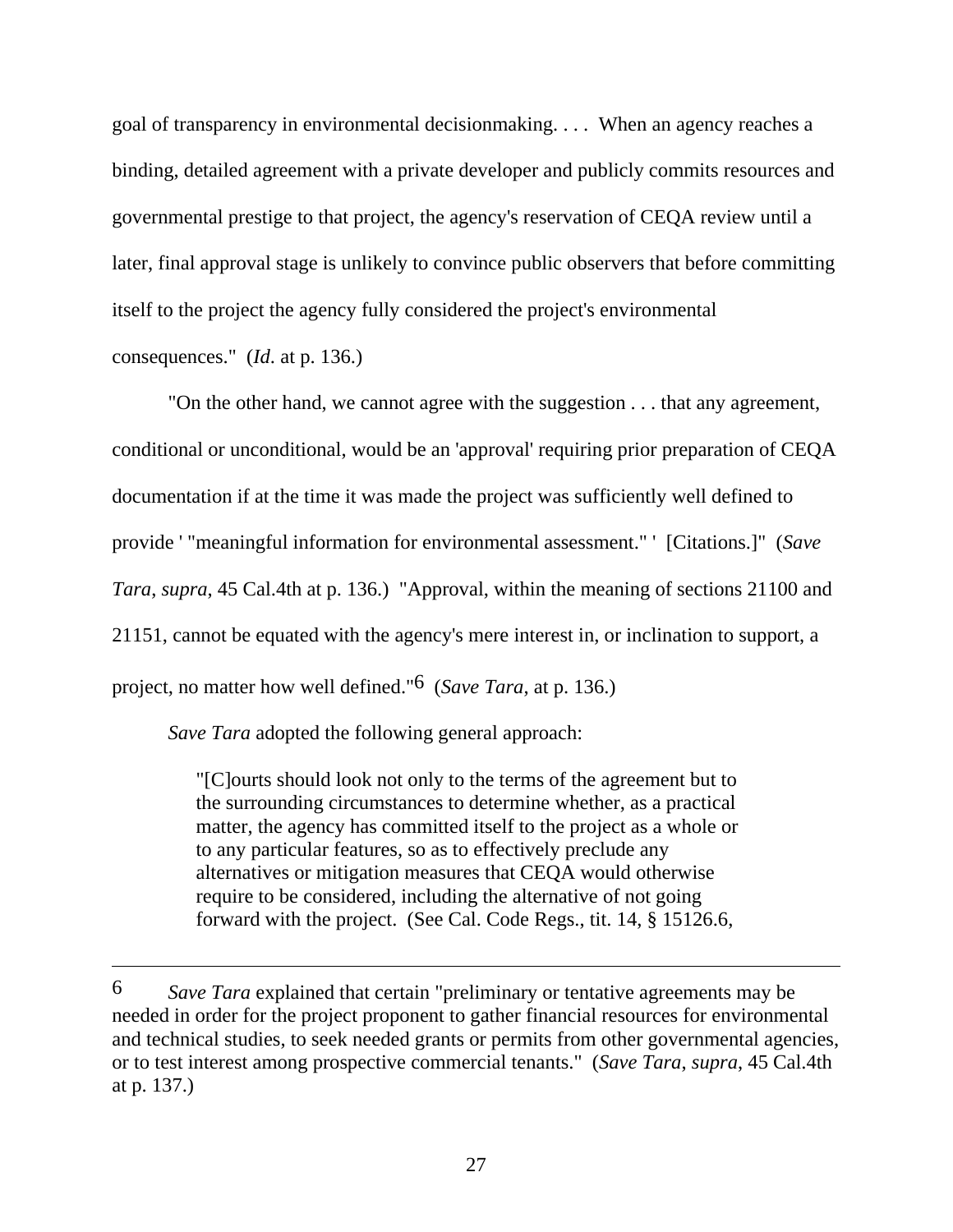subd. (e).) In this analysis, the contract's conditioning of final approval on CEQA compliance is relevant but not determinative." (*Save Tara*, *supra*, 45 Cal.4th at p. 139.)

In support, *Save Tara* quoted from an authoritative CEQA treatise:

" 'First, the analysis should consider whether, in taking the challenged action, the agency indicated that it would perform environmental review before it makes any further commitment to the project, and if so, whether the agency has nevertheless effectively circumscribed or limited its discretion with respect to that environmental review. Second, the analysis should consider the extent to which the record shows that the agency or its staff have committed significant resources to shaping the project. If, as a practical matter, the agency has foreclosed any meaningful option to going forward with the project, then for purposes of CEQA the agency has "approved" the project.' ([Remy et al., Guide to the Cal. Environmental Quality Act (CEQA), *supra*, p. 71.]) As this passage suggests, we look both to the agreement itself and to the surrounding circumstances, as shown in the record of the decision, to determine whether an agency's authorization or execution of an agreement for development constitutes a 'decision . . . which commits the agency to a definite course of action in regard to a project.' (Cal. Code Regs., tit. 14, § 15352.)" (*Save Tara*, *supra*, 45 Cal.4th at p. 139.)

 Applying that general approach to the circumstances in *Save Tara*, the court concluded that the "[c]ircumstances surrounding City's approval of the [draft and final development] agreements confirm City's commitment to the . . . project." (*Save Tara*, *supra*, 45 Cal.4th at p. 141.) Despite the final agreement's inclusion of a condition granting the city complete discretion over CEQA matters, the city's "public announcements . . . , its actions . . . preparing to relocate tenants from the property, its substantial financial contribution to the project, and its willingness to bind itself, by the . . . draft agreement, to convey the property if the developer 'satisfied' CEQA's

'requirements, as reasonably determined by the City Manager,' all demonstrate that City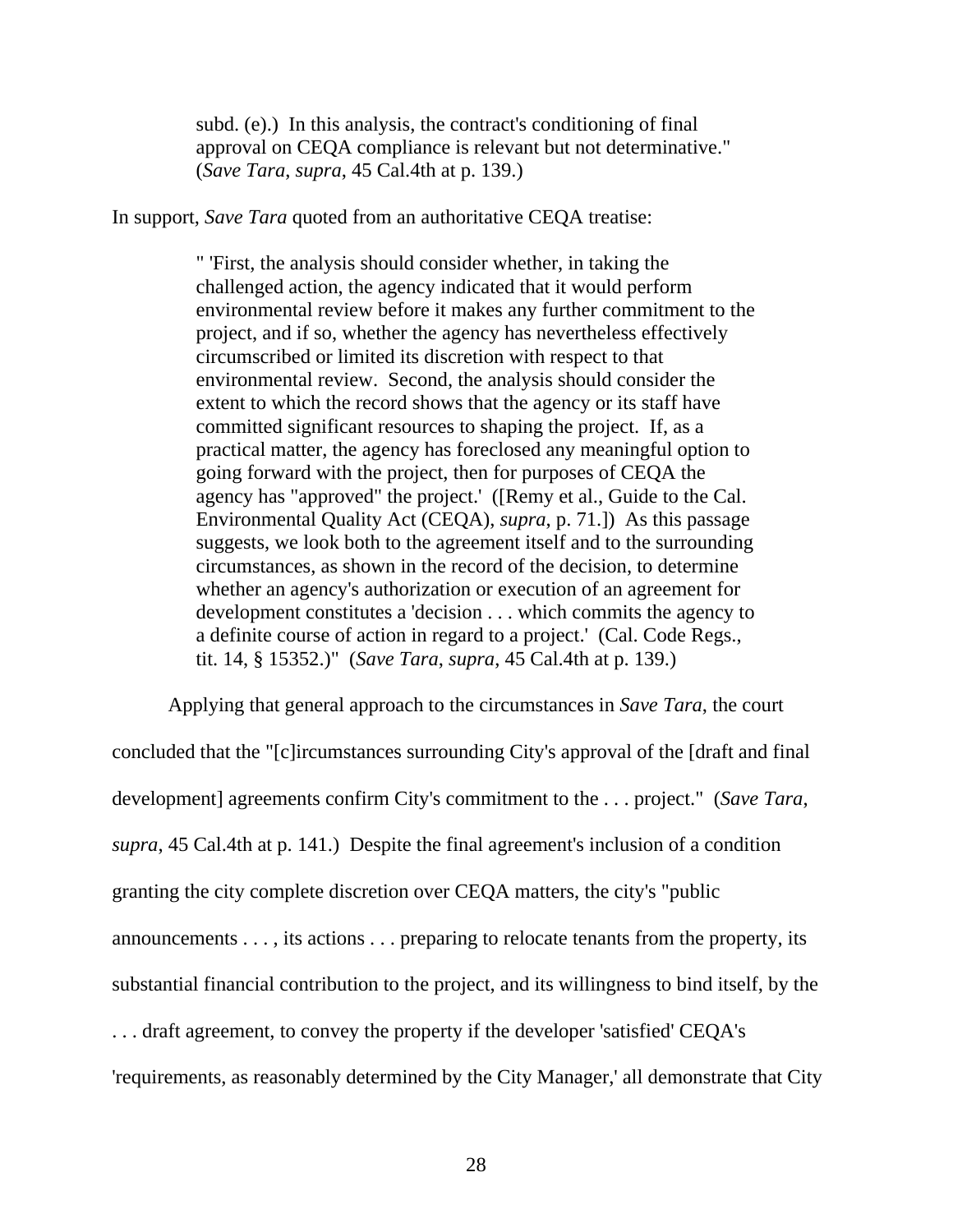committed itself to a definite course of action regarding the project before fully evaluating its environmental effects. That is what sections 21100 and 21151 prohibit." (*Save Tara*, at p. 142.) Accordingly, the court returned the matter to the superior court: (1) to order the city to set aside its prior approval of the project; (2) if the city decides no subsequent or supplemental EIR is required, to review that decision; and (3) to make any other order necessary and proper under section 21168.9. (*Save Tara*, at p. 143.)

# $\mathsf{C}$

 Based on our independent review of the Agreement and the undisputed circumstances surrounding OMWD's approval and execution of the Agreement, we conclude OMWD's approval and signing of the Agreement constituted approval of part of the Landfill project within the meaning of CEQA and its guidelines, as interpreted by *Save Tara*.7 Under CEQA, "approval" is a "decision by a public agency which *commits the agency to a definite course of action* in regard to a project intended to be carried out by any person." (Cal. Code Regs., tit. 14, § 15352, subd. (a), italics added.) Furthermore, "[w]ith private projects, approval *occurs upon the earliest commitment to* issue or the issuance by the public agency of *a discretionary contract* . . . ." (Cal. Code Regs., tit. 14, § 15352, subd. (b).) Because the Agreement set forth the specific details regarding OMWD's 60-year obligation to deliver recycled water to GCL, and the construction required to allow that delivery, OMWD's approval and signing of the

 $\overline{a}$ 

<sup>7</sup> We requested, and have received and considered, supplemental briefs by the parties regarding the effect on this appeal of the Supreme Court's recent decision in *Save Tara, supra*, 45 Cal.4th 116*.*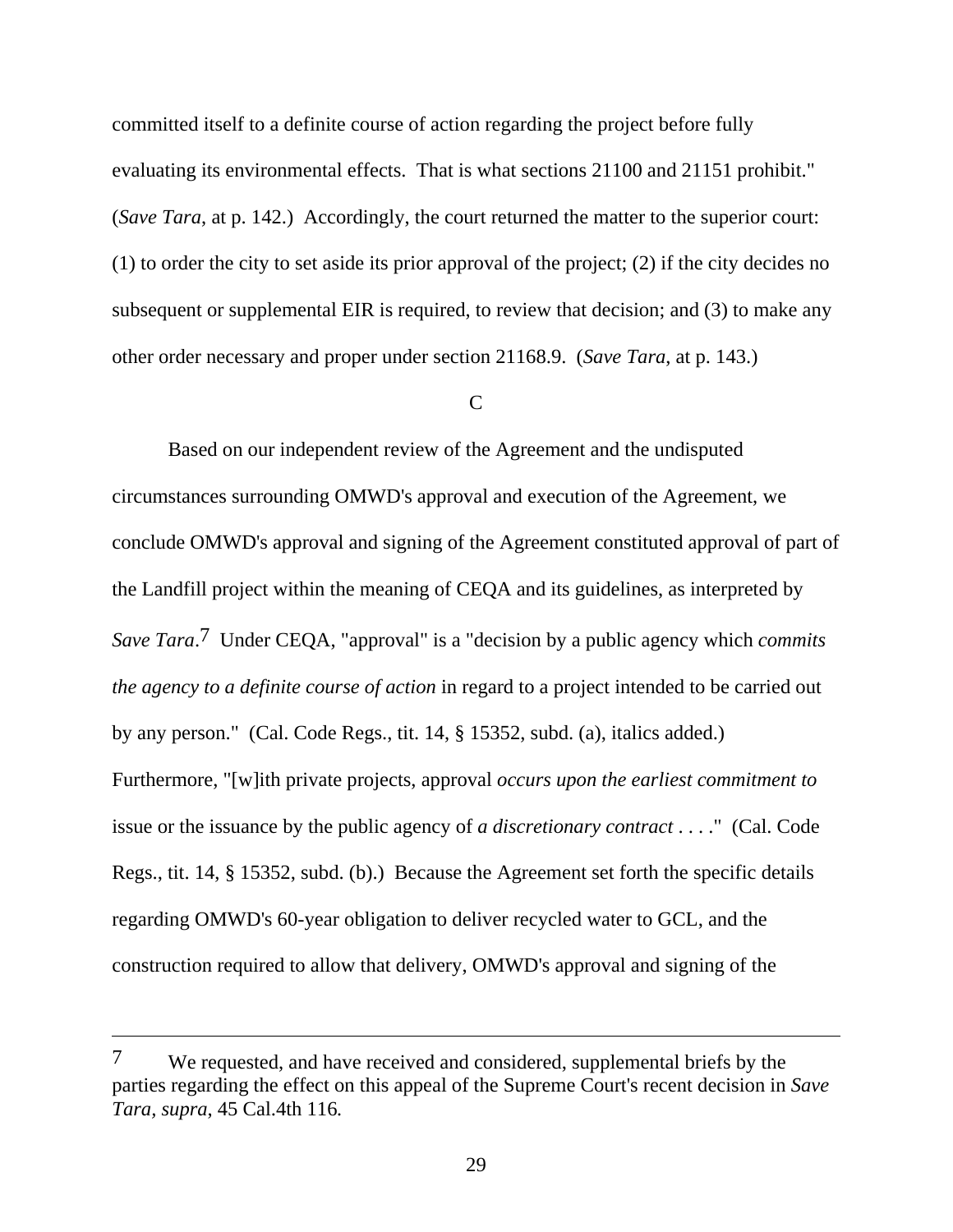Agreement satisfied the definiteness requirement (i.e., a *definite* course of action).

Furthermore, when on February 17, 2006, OMWD's board approved the Agreement and OMWD's execution of the Agreement, OMWD clearly *committed* itself to the course of action set forth in the Agreement, which is a discretionary contract. Therefore, by February 17, 2006, OMWD made its earliest commitment to a definite course of action regarding its part of the Landfill project (i.e., to deliver up to 244,000 gallons of recycled water to GCL per day for a period of 60 years for use at the Landfill project site).

 Although the Agreement contained a provision regarding CEQA responsibility, that provision did not, in any reasonable construction, provide that *OMWD* retained its complete discretion under CEQA (as a responsible agency) to consider a final EIR certified by DEH and thereafter approve or disapprove its part of the Landfill project pursuant to the Agreement or to require mitigation measures or alternatives to its part of the project. Section 8 of the Agreement provided:

> "8. Completion of CEQA Review and Other Permits[.] [GCL] shall be solely responsible for complying with all [CEQA] and National Environmental Protection Act requirements necessary for [GCL]'s receipt, use and transportation of the recycled water under this Agreement. [GCL] shall also be solely responsible for any and all permits required under any state, federal or local law for its receipt, use and transportation of recycled water under this Agreement."

That section provides it is *GCL's* sole responsibility for complying with CEQA regarding GCL's receipt, use, and transportation of the recycled water it purchases from OMWD pursuant to the Agreement. It does *not* provide that *OMWD* is responsible for complying with CEQA (as a responsible agency) *or* even that OMWD's performance of the Agreement is subject to OMWD's broad discretion to approve or disapprove the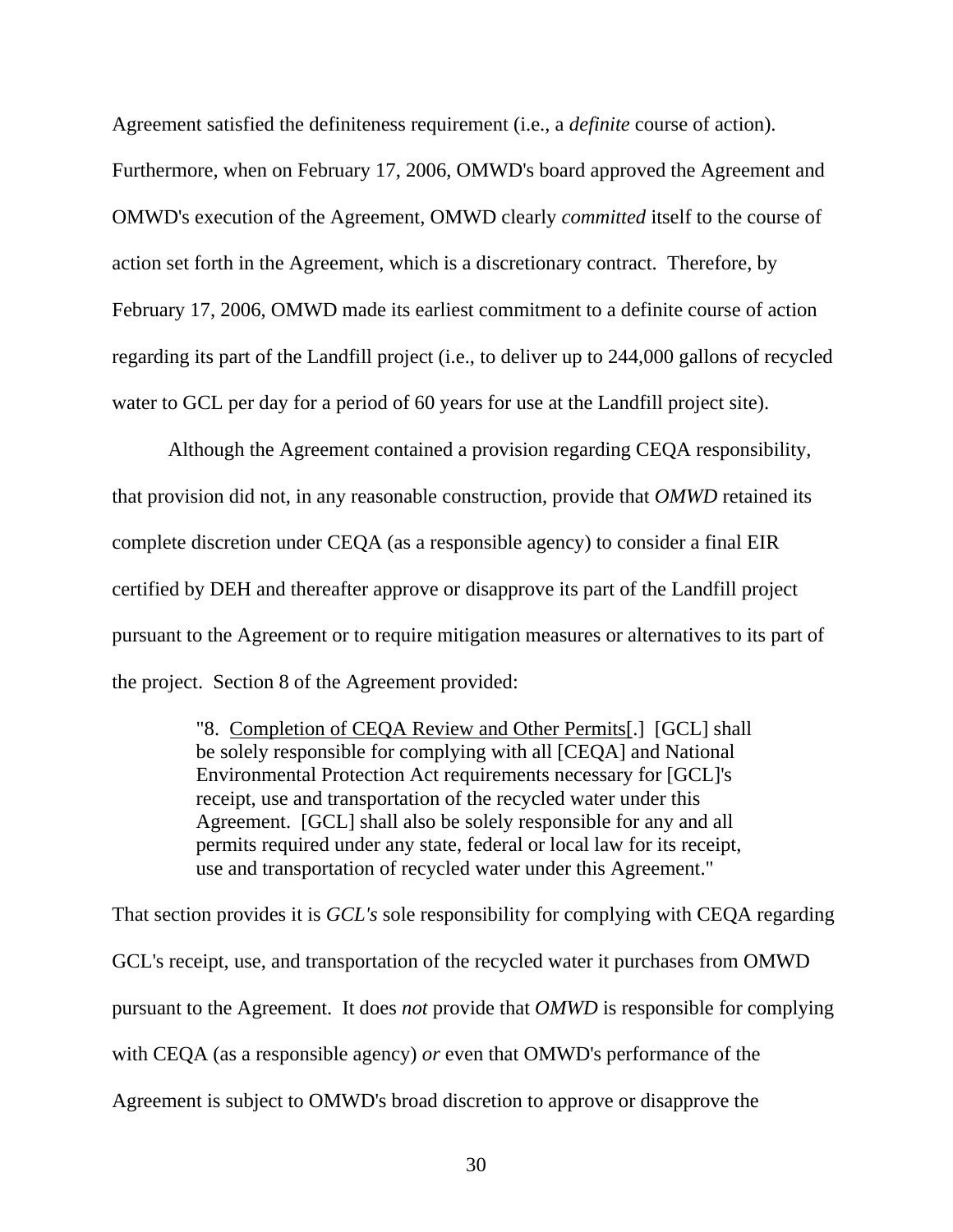Agreement or to require mitigation measures or alternatives to the water delivery and construction activities set forth in the Agreement after OMWD has considered a final EIR certified by DEH regarding the Landfill project. Although the trial court, in interpreting section 8 of the Agreement, considered two letters between OMWD and GCL sent after execution of the Agreement, neither letter supports a reasonable inference that section 8 of the Agreement conditioned OMWD's performance on its subsequent exercise of its CEQA responsibilities and discretion after considering a final EIR certified by DEH. On April 21, 2006, OMWD sent GCL a letter stating:

> "The purpose of this letter is to reiterate per the terms of § 8 of the [Agreement] that [OMWD] will not deliver recycled water to [GCL] *until such time* [*GCL*] *has completed a legally adequate* [*CEQA*] *process* which addresses the impacts of the use of recycled water on the project, San Diego County has adopted the [EIR] for the project and all other necessary permits for the project are in place." (Italics added.)

In reply, on May 22, 2006, GCL's counsel sent OMWD a letter, stating:

"[GCL] is in receipt of your letter dated April 21, 2006 confirming that Paragraph 8 of the [Agreement] executed with [OMWD] on March 15, 2006 expressly conditions the delivery of recycled water to the [GCL] landfill upon completion and certification of an [EIR] prepared by [DEH] that analyzes all environmental impacts of the project, including those associated with the use of recycled water.

"[GCL] acknowledges and agrees that *Paragraph 8 requires the completion and certification of an* [*EIR*] *by DEH that analyzes all environmental impacts of the project, including those associated with the use of recycled water*. . . ." (Italics added.)

Assuming arguendo the trial court properly considered those letters in interpreting the

Agreement, neither letter supports an interpretation of the Agreement that *OMWD* (as a

responsible agency) retained its full discretion under CEQA, after considering a final EIR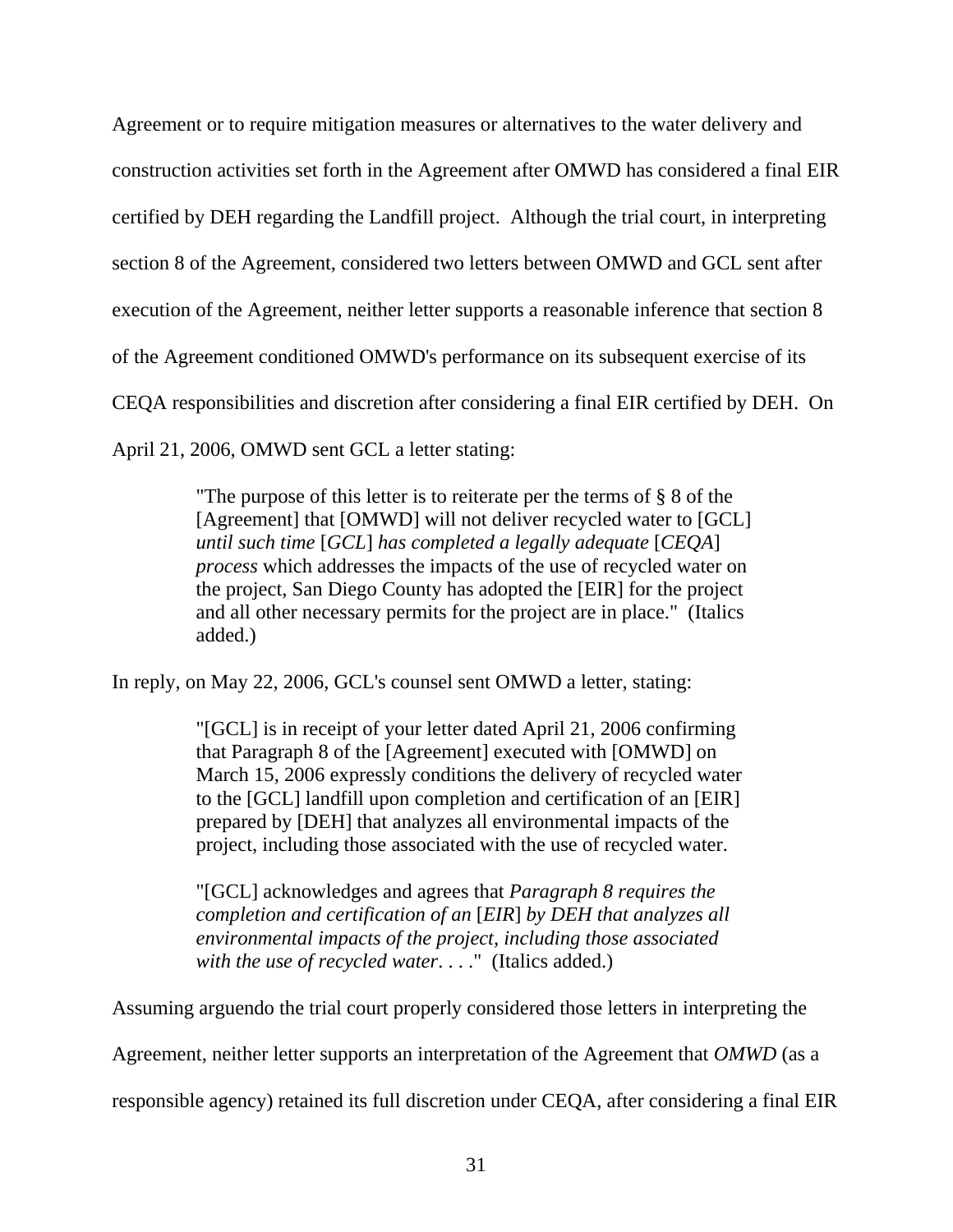certified by DEH regarding the Landfill project, to approve or disapprove the activities provided for in the Agreement or to require mitigation measures regarding or alternatives to those activities. Rather, section 8 of the Agreement, even as subsequently clarified by the parties' letters, merely acknowledges that *DEH* (as the lead agency) is in the process of preparing a final EIR that will address the environmental impacts of the Landfill project, including GCL's use of recycled water obtained from OMWD, and that *GCL* is responsible for complying with CEQA (e.g., those requirements set forth in the final EIR certified by DEH). The Agreement omits any reference to *OMWD's* duties, as a responsible agency regarding the Landfill project, to comply with CEQA (i.e., by considering the final EIR certified by DEH *before approving* and committing itself to the water delivery and construction activities provided for in the Agreement). Therefore, neither the February 17, 2006, approval of the Agreement by OMWD's board, nor OMWD's execution of the Agreement as of March 15, 2006, conditioned OMWD's performance of the Agreement on OMWD's subsequent exercise of its CEQA discretion to take other actions under CEQA after considering the final EIR certified by DEH. $8$ Accordingly, contrary to the parties' arguments and the trial court's conclusion, OMWD's approval and signing of the Agreement *committed* OMWD to a *definite course of action*

 $\overline{a}$ 

<sup>8</sup> Likewise, assuming sections 7 and 8 of the Agreement conditioned OMWD's performance on GCL's (or OMWD's) receipt of all necessary permits, those conditions, contrary to the arguments of OMWD and GCL, do not show OMWD did not approve part of the Landfill project when its board approved the Agreement. (Cf. *Save Tara*, *supra*, 45 Cal.4th at pp. 139-142.) Those conditions in the Agreement did not preserve OMWD's full discretion under CEQA to subsequently approve or disapprove that part of the Landfill project or to require mitigation measures or alternatives.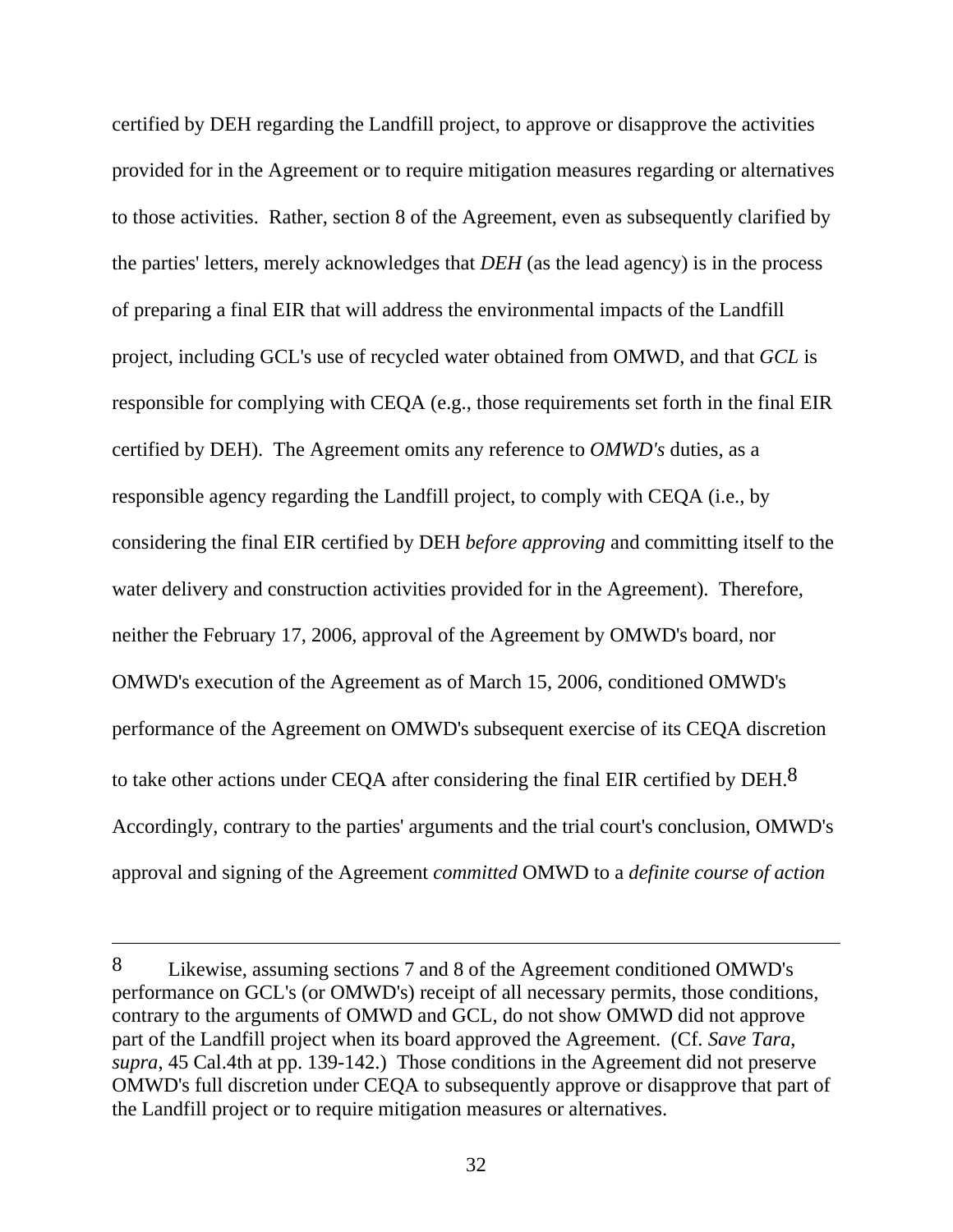and did not condition OMWD's performance of the Agreement on its subsequent exercise of its CEQA discretion to take other actions after considering the final EIR certified by DEH.9 (Code Cal. Regs., tit. 14, § 15352.)

 Furthermore, even had the Agreement contained a condition pursuant to which OMWD retained its full discretion as a responsible agency under CEQA to consider a final EIR certified by DEH and take other action, that condition alone would not necessarily have precluded OMWD's approval and execution of the Agreement from constituting an approval of the Landfill project. Rather, considering the circumstances surrounding OMWD's approval and execution of the Agreement in accordance with *Save Tara*'s general approach as discussed above, the minutes of OMWD's February 17, 2006, board meeting show the board did not acknowledge or otherwise recognize OMWD's duties as a responsible agency under CEQA before approving the Agreement. At most, the minutes reflect the conclusory statement *by GCL's counsel* that *GCL* "looked at the traffic impact through the 4S Ranch community and found that there are no significant environmental impacts." The minutes do *not* contain any reference to the Revised Draft EIR then being prepared by DEH, or to OMWD's duty under CEQA to consider the revised final EIR certified by DEH *before* approving the Agreement. Therefore, independently considering OMWD's approval and execution of the Agreement and the

 $\overline{a}$ 

<sup>9</sup> Contrary to the parties' arguments and the trial court's conclusion, we, like the court in *Save Tara*, conclude that *Stand Tall* and *McCloud* are inapposite and limited to their respective facts and, therefore, do not persuade us to reach a contrary conclusion. (*Save Tara*, *supra*, 45 Cal.4th at pp. 133-134.)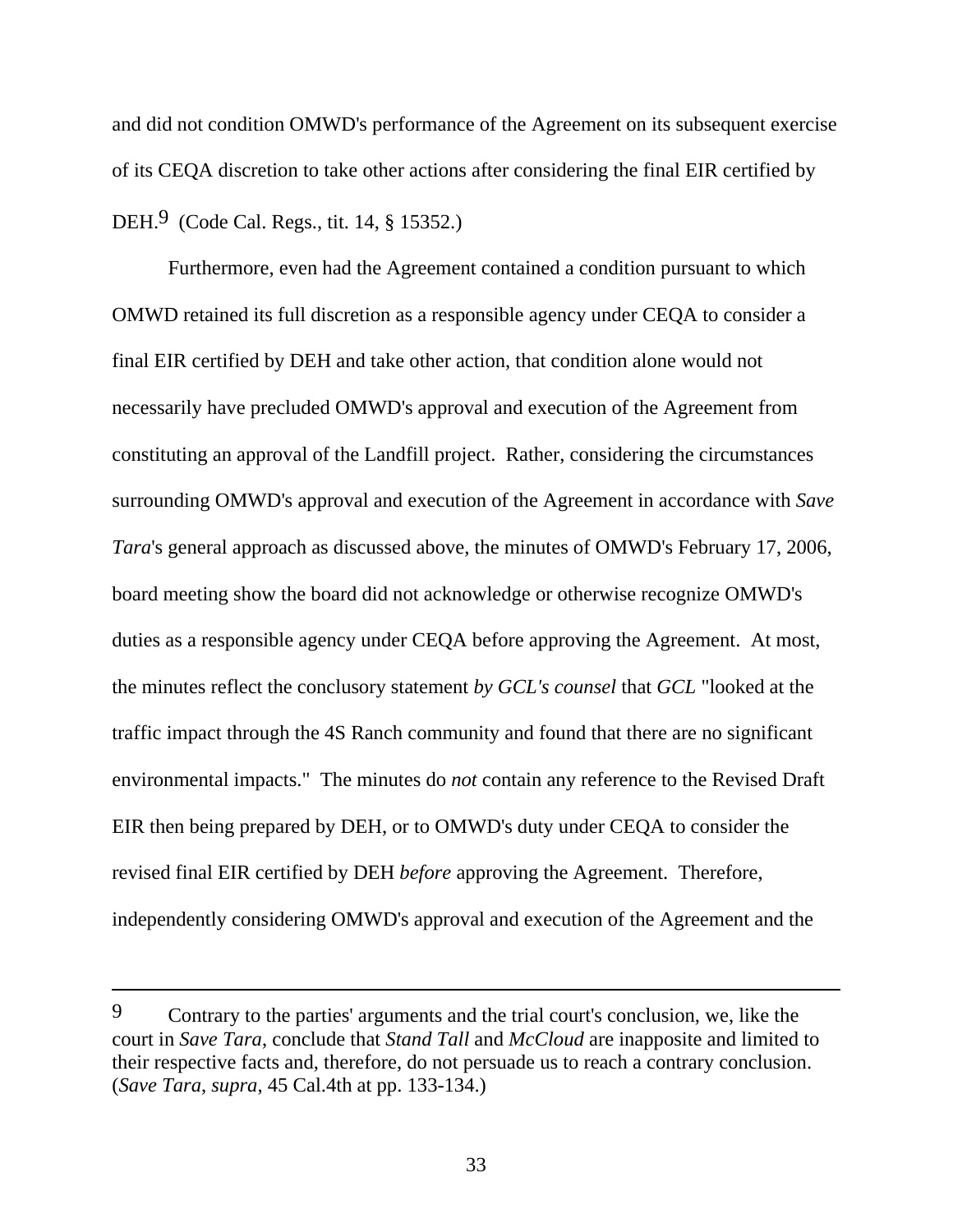surrounding circumstances, we conclude "as a practical matter, [OMWD] has committed itself to the [Landfill] project as . . . to . . . particular features [i.e., its obligation to provide GCL with recycled water under the Agreement], so as to effectively preclude any alternatives or mitigation measures that CEQA would otherwise require to be considered, including the alternative of not going forward with the project." (*Save Tara*, *supra*, 45 Cal.4th at p. 139.) In so doing, OMWD violated its CEQA duties as a responsible agency. "A responsible agency [e.g., OMWD] complies with CEQA by considering the [final] EIR or negative declaration prepared [and certified] by the lead agency [e.g., DEH] and by reaching its own conclusions on whether and how to approve the project involved." (Cal. Code Regs., tit. 14, § 15096, subd. (a).) Because OMWD did not comply with its CEQA duties before approving the Agreement, the Agreement must be set aside.

### VI

### *DEH as an Indispensable Party*

 OMWD and GCL contend Riverwatch's petition must be dismissed because it did not name DEH as a necessary and indispensable party to the action.10

### A

Code of Civil Procedure section 389 provides in pertinent part:

"(a) *A person* who is subject to service of process and whose joinder will not deprive the court of jurisdiction over the subject matter of the action *shall be joined as a party* in the action *if* (1) in his absence

10 The trial court did not decide this issue in denying Riverwatch's petition.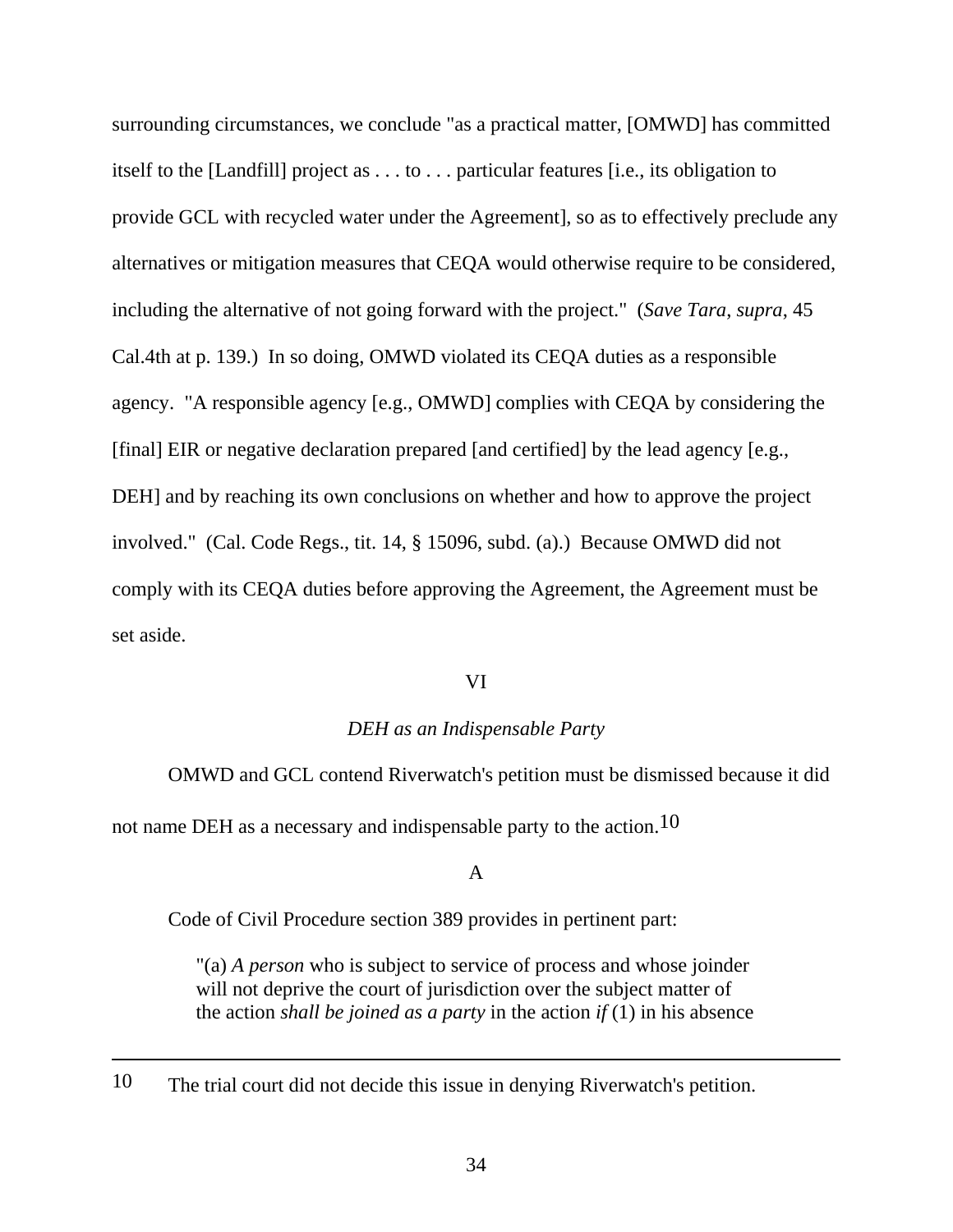complete relief cannot be accorded among those already parties or (2) *he claims an interest relating to the subject of the action and is so situated that the disposition of the action in his absence may (i) as a practical matter impair or impede his ability to protect that interest* or (ii) leave any of the persons already parties subject to a substantial risk of incurring double, multiple, or otherwise inconsistent obligations by reason of his claimed interest. *If he has not been so joined, the court shall order that he be made a party*.

"(b) *If a person as described in paragraph (1) or (2) of subdivision (a) cannot be made a party, the court shall determine whether in equity and good conscience the action should proceed among the parties before it, or should be dismissed without prejudice, the absent person being thus regarded as indispensable*. The factors to be considered by the court include: (1) to what extent a judgment rendered in the person's absence might be prejudicial to him or those already parties; (2) the extent to which, by protective provisions in the judgment, by the shaping of relief, or other measures, the prejudice can be lessened or avoided; (3) whether a judgment rendered in the person's absence will be adequate; (4) whether the plaintiff or cross-complainant will have an adequate remedy if the action is dismissed for nonjoinder." (Italics added.)

Code of Civil Procedure section 389, subdivision (a), describes the circumstances under which the trial court may require a person to be joined as a party (necessary party). Code of Civil Procedure section 389, subdivision (b), provides that a trial court, in the exercise of its discretion, may additionally find that a necessary party is also an indispensable party but cannot be joined as a party, and therefore "in equity and good conscience" the action should be dismissed without prejudice. "A determination that the persons are necessary parties is the predicate for the determination whether they are indispensable parties." (*Deltakeeper v. Oakdale Irrigation Dist.* (2001) 94 Cal.App.4th 1092, 1100.)

 "Whether a party is necessary and/or indispensable is a matter of trial court discretion in which the court weighs 'factors of practical realities and other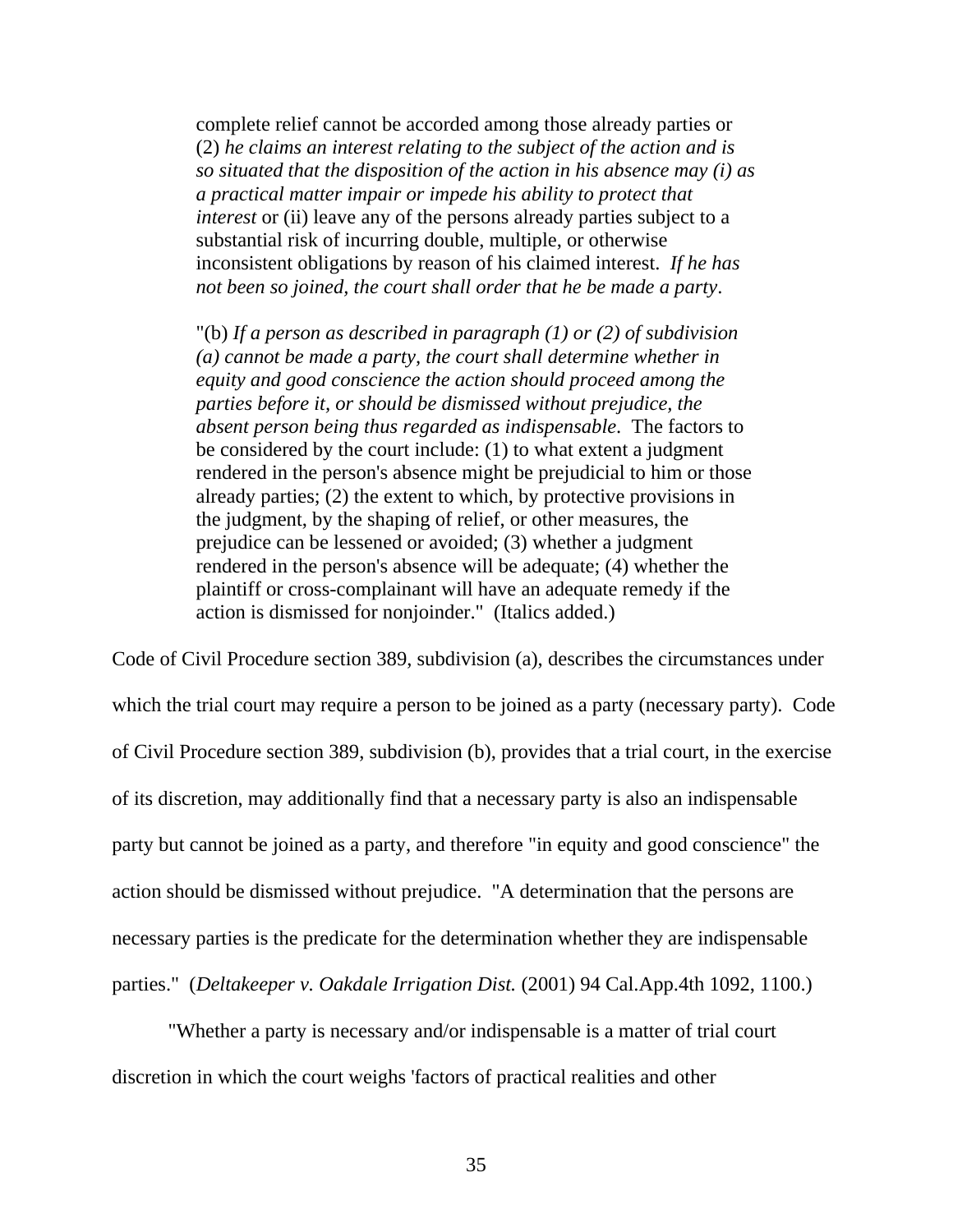considerations.' [Citations.]" (*Hayes v. State Dept. of Developmental Services* (2006) 138 Cal.App.4th 1523, 1529.) "A court has the power to proceed with a case even if indispensable parties are not joined. Courts must be careful to avoid converting a discretionary power or rule of fairness into an arbitrary and burdensome requirement that may thwart rather than further justice. [Citation.] In the CEQA context, '[t]he public has a right to insist on the adequacy of the environmental document upon which the agency makes its decision,' and courts should avoid thwarting this purpose through the harsh application of indispensable party rules. [Citation.]" (*County of Imperial v. Superior Court* (2007) 152 Cal.App.4th 13, 26.)

B

 OMWD and GCL do not persuade us DEH was a *necessary* party to this action. DEH is the lead agency charged by CEQA to prepare and certify the EIR for the Landfill project. Riverwatch's instant petition, however, challenges only *OMWD's* failure to comply with CEQA before approving the Agreement. The petition does not, directly or indirectly, challenge DEH's actions in preparing the EIR for the Landfill project or otherwise allege DEH has not complied with its CEQA duties. Assuming arguendo that DEH could, or does, claim an interest relating to the subject of Riverwatch's action, DEH is not so situated that the disposition of the action in its absence may, as a practical matter, impair or impede its ability to protect that interest*.* (Code Civ. Proc., § 389, subd. (a).) Were Riverwatch's petition granted, the relief ordered would affect the interests only of OMWD and GCL; it would not affect the interests of DEH. Alternatively stated, DEH does not have a direct interest in the result of this action or in a real party in interest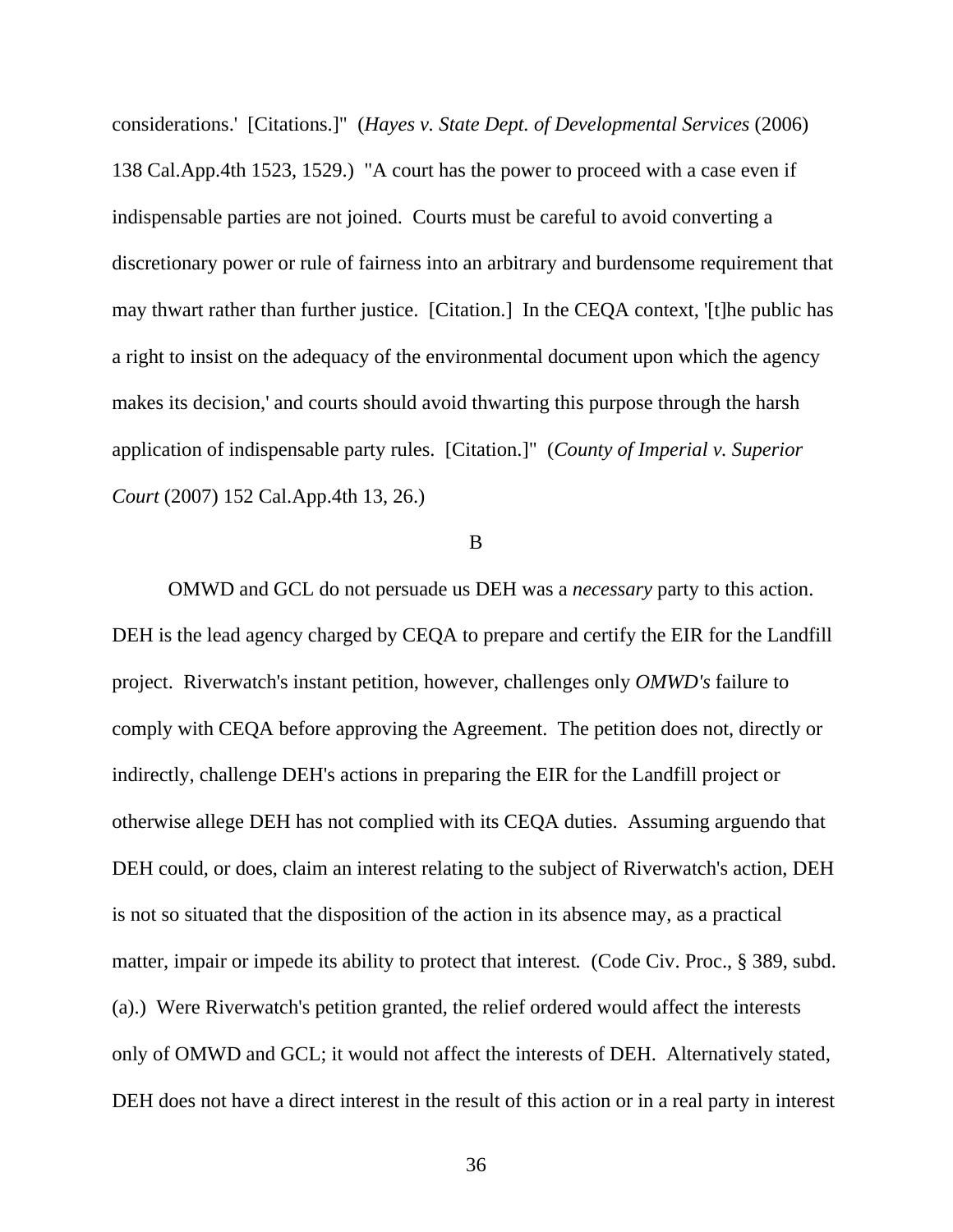(i.e., GCL). (Cf. *Sonoma County Nuclear Free Zone '86 v. Superior Court* (1987) 189 Cal.App.3d 167, 173.) DEH does *not* have a *direct interest* in the availability of recycled water for the Landfill project; rather, it is GCL that has that direct interest. (*Ibid*.) Furthermore, it is *not* possible DEH could be subject to multiple, and potentially inconsistent, legal outcomes were it not joined as a party to this action. The relief requested by Riverwatch's petition will not affect DEH's duties under CEQA regarding the Landfill project and therefore could not cause it to become subject to potentially inconsistent legal outcomes were it not joined as a party.

 Likewise, OMWD's arguments are unpersuasive. DEH was not required to be named as a party to the petition to set aside the Agreement pursuant to section 21167<sup>11</sup> or receive notice of that action pursuant to section 21167.5. Because Riverwatch's petition does *not* challenge any acts or decisions taken by DEH (e.g., the Revised Draft EIR prepared by DEH), neither section 21167 nor section 21167.5 applies. The cases cited by OMWD are inapposite and do not persuade us to conclude otherwise. (See, e.g., *Citizens Task Force on Sohio v. Board of Harbor Comrs.* (1979) 23 Cal.3d 812; *Kaczorowski v. Mendocino County Bd. of Supervisors* (2001) 88 Cal.App.4th 564; *Santa* 

<sup>11</sup> Section 21167 provides: "An action or proceeding to attack, review, set aside, void, or annul the following acts or decisions of a public agency on the grounds of noncompliance with this division shall be commenced as follows: [¶] (a) An action or proceeding alleging that a public agency is carrying out or has approved a project that may have a significant effect on the environment without having determined whether the project may have a significant effect on the environment shall be commenced within 180 days from the date of the public agency's decision to carry out or approve the project . . . ."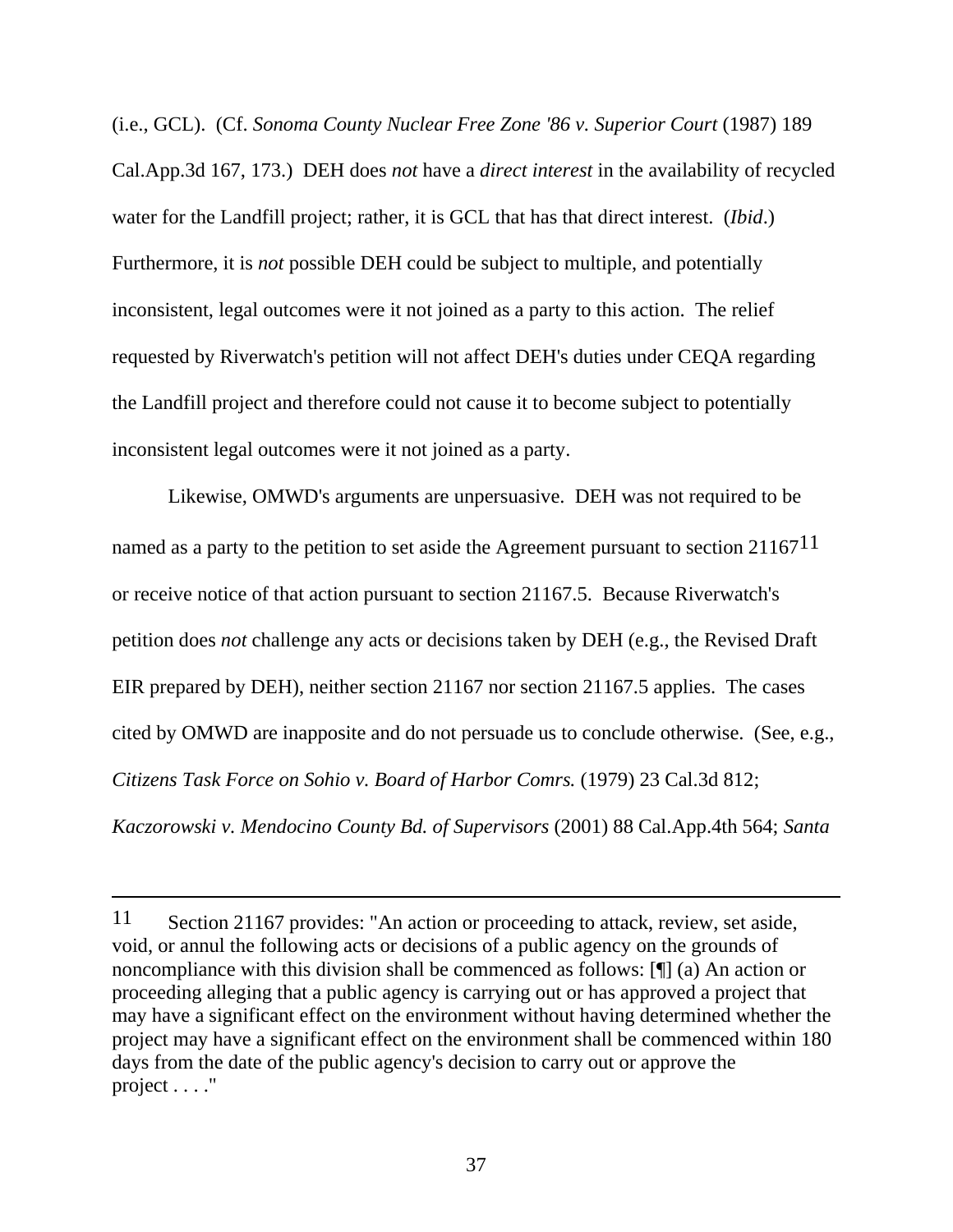*Barbara County Flower & Nursery Growers Assn. v. County of Santa Barbara* (2004) 121 Cal.App.4th 864.)

 Furthermore, DEH is *not* an indispensable party to Riverwatch's petition challenging the Agreement because the interests or rights of DEH would *not* necessarily be affected by the relief requested by the petition. (Cf. *Tracy Press, Inc. v. Superior Court* (2008) 164 Cal.App.4th 1290, 1297-1302.) Were the Agreement set aside as the petition requests, the interests or rights of DEH will not necessarily be affected. Contrary to OMWD's argument, the requested relief will not effectively render DEH's EIR invalid.12

 Accordingly, we conclude DEH was not a necessary party to Riverwatch's petition. (Code Civ. Proc., § 389, subd. (a).) In any event, assuming arguendo DEH was a necessary party to the petition, we nevertheless would conclude that in the circumstances of this case the trial court would have abused its discretion under Code of Civil Procedure section 389, subdivision (b), had it dismissed the petition for failure to

 $\overline{a}$ 

<sup>12</sup> To the extent OMWD hereafter complies with its CEQA duties as a responsible agency and approves a new recycled water supply agreement with GCL containing materially different terms from those in the Agreement (or if OMWD decides to not enter into any agreement with GCL), then DEH potentially may be required to, once again, partially revise its EIR for the Landfill project. (Cf. *Save Tara*, *supra*, 45 Cal.4th at p. 143.) However, that possibility does not make DEH an indispensable party to the instant petition. For example, if OMWD hereafter complies with its CEQA duties and nevertheless decides to approve a new agreement with GCL containing substantially the same terms as the Agreement, the fundamental facts underlying DEH's EIR will, in effect, remain unchanged. Therefore, DEH will not *necessarily* be affected by the relief requested by Riverwatch's petition.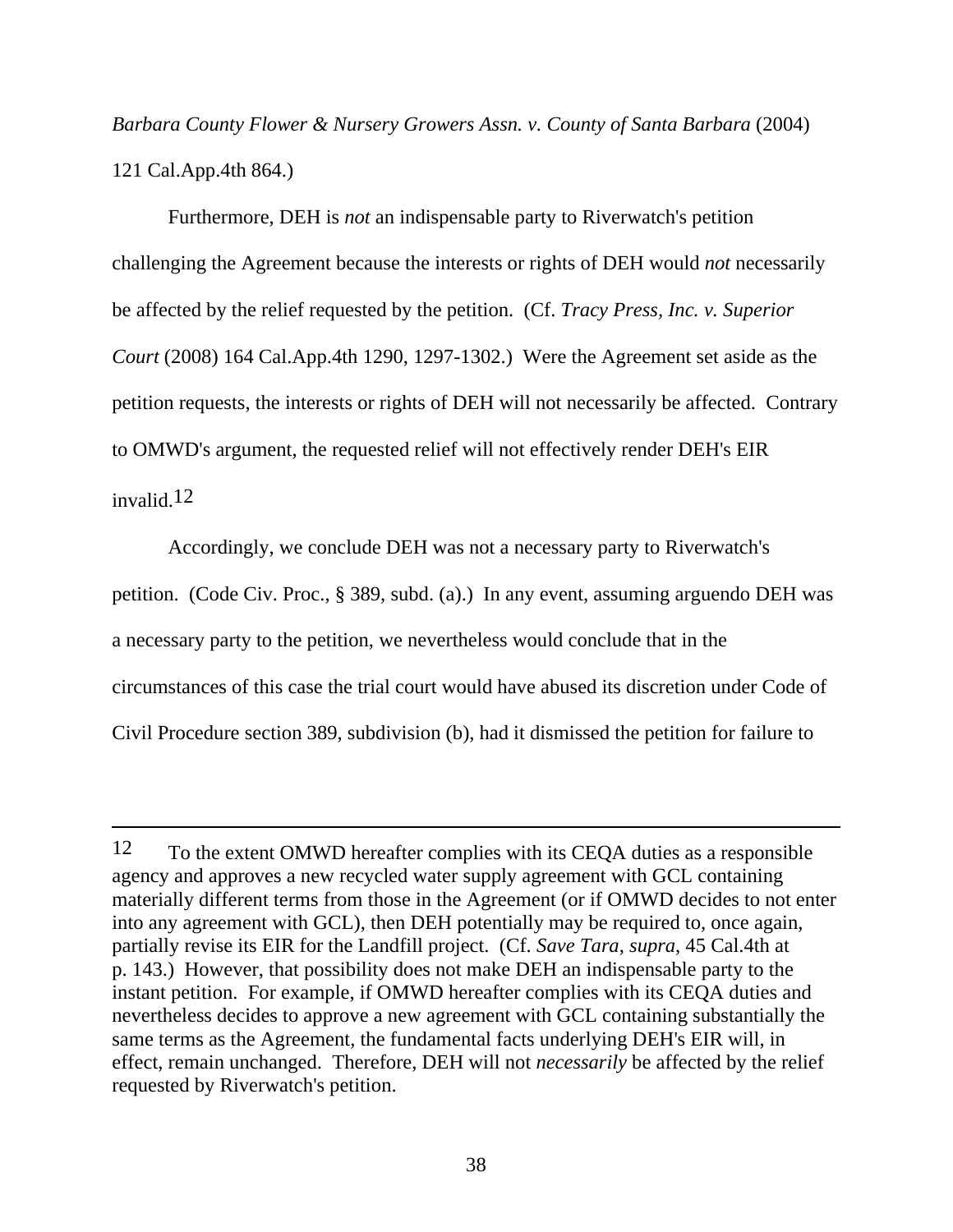join DEH as an indispensable party.13 (Cf. *Deltakeeper v. Oakdale Irrigation Dist.*, *supra*, 94 Cal.App.4th at pp. 1106-1109.)

#### VII

# *Pending Request for Judicial Notice and Motion to Take Additional Evidence*

 On July 21, 2008, OMWD filed a request that we take judicial notice of the May 31, 2007, certification by DEH/County of San Diego Solid Waste Local Enforcement Agency of the revised final EIR for the Landfill project. On October 22, 2008, Riverwatch filed a motion requesting that we take additional evidence consisting of the July 2008 addendum to DEH's certified final EIR for the Landfill project and DEH's August 8, 2008, decision adopting that addendum. On December 3, 2008, OMWD filed a request that we take judicial notice of the trial court's November 20, 2008, minute order finding DEH complied with its CEQA obligations in certifying the revised final EIR for the Landfill project. We deny all three requests because those documents were not part of the administrative record in this case and are irrelevant to the substantive contentions on appeal. (Evid. Code, §§ 452, subd. (c), 459; Code Civ. Proc., § 909; *Western States Petroleum Assn. v. Superior Court* (1995) 9 Cal.4th 559, 573, fn. 4; *In re Zeth S.* (2003) 31 Cal.4th 396, 405.)

 $\overline{a}$ 

<sup>13</sup> Because we decide this issue on other grounds, we do not address Riverwatch's assertion that section 21167.6.5 does not require DEH to be named as a party to the petition and therefore cannot be found to be a necessary or indispensable party under Code of Civil Procedure section 389.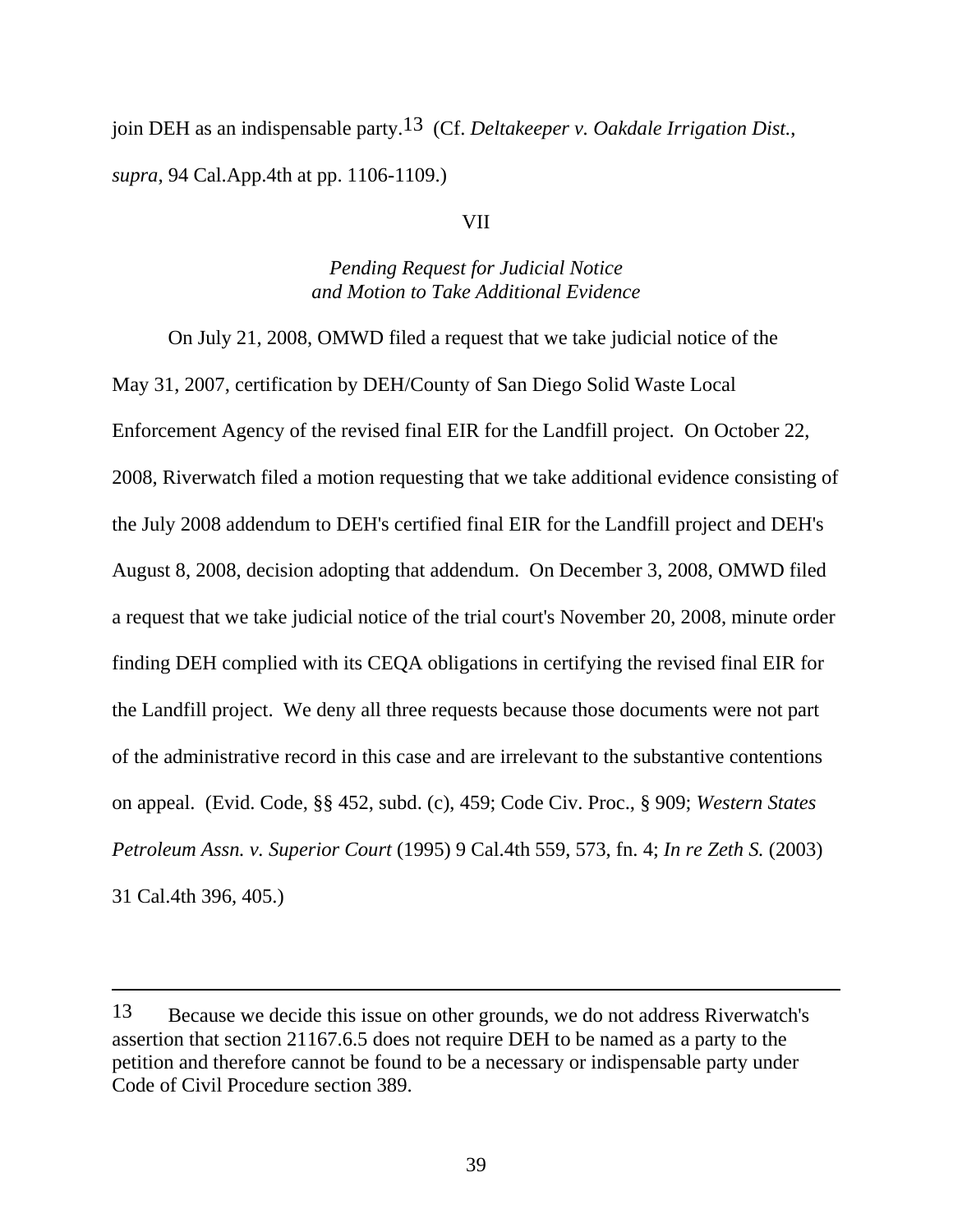### DISPOSITION

 The judgment is reversed and the matter remanded to the trial court with directions that it enter a new judgment granting the petition for writ of mandate. The trial court shall issue a writ ordering OMWD to set aside its approval and execution of the Agreement and to reconsider those actions after consideration of a legally adequate EIR for the Landfill project. The court may also make any other order necessary and proper under section 21168.9. Riverwatch shall recover its costs on appeal.

l

McDONALD, J.

WE CONCUR:

BENKE, Acting P. J.

IRION, J.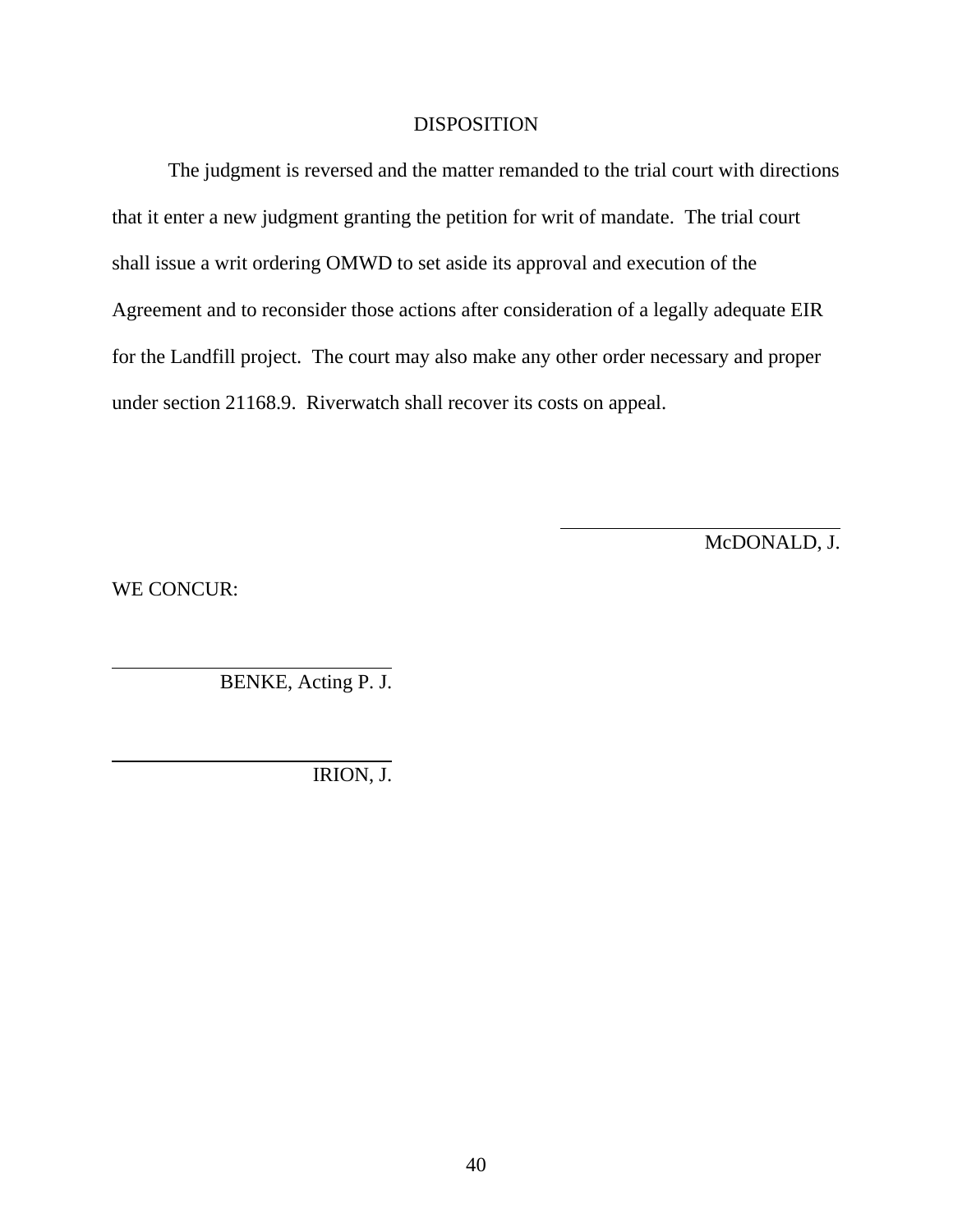# COURT OF APPEAL - FOURTH APPELLATE DISTRICT

# DIVISION ONE

# STATE OF CALIFORNIA

| RIVERWATCH et al.,                      | D052237                                                                     |
|-----------------------------------------|-----------------------------------------------------------------------------|
| Plaintiffs and Appellants,              | (San Diego County)<br>Super. Ct. No. GIN054668)                             |
| V.                                      |                                                                             |
| OLIVENHAIN MUNICIPAL WATER<br>DISTRICT, | ORDER MODIFYING OPINION<br>AND CERTIFYING OPINION FOR<br><b>PUBLICATION</b> |
| Defendant and Respondent;               |                                                                             |
| <b>GREGORY CANYON LTD.,</b>             |                                                                             |

THE COURT:

Real Party in Interest.

 It is ordered that the opinion filed herein on January 9, 2009, is modified as follows:

1. At page 32, the sentence immediately following the footnote 8 reference,

beginning with "Accordingly, contrary to the parties' arguments" is modified to read:

"Accordingly, contrary to OMWD's and GCL's arguments . . . ."

 2. At page 33, footnote 9, the sentence beginning, "Contrary to the parties' arguments" is modified to read: "Contrary to OMWD's and GCL's arguments . . . ."